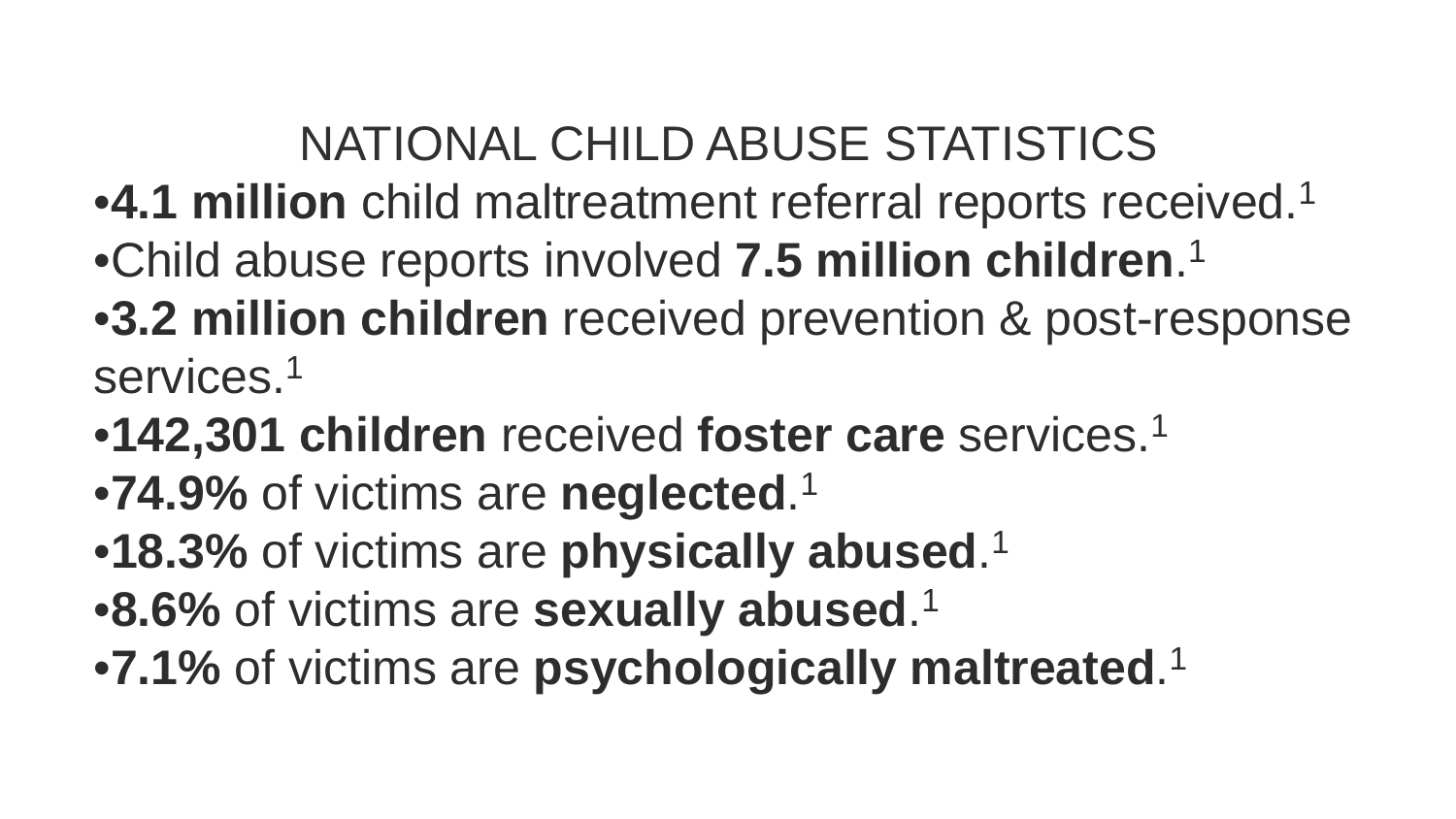

#### **STRATEGIES TO STRENGTHEN FAMILIES:**

THE CHILDREN'S BUREAU'S VISION FOR CHANGING NATIONAL CHILD WELFARE PRACTICE

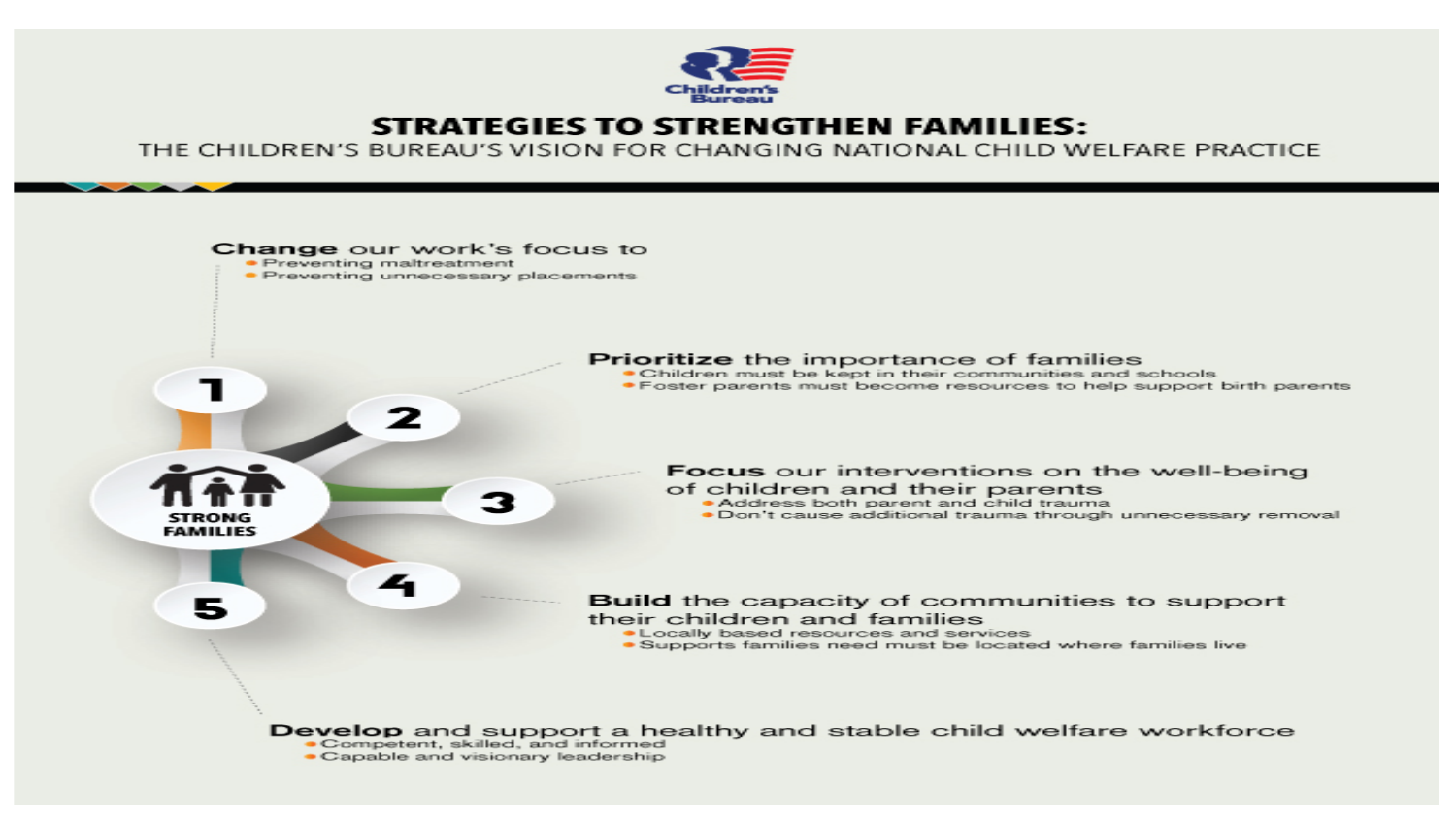# **H.R. 2480** STRONGER **Child Abuse Prevention and Treatment Act** Passed the House of Representatives on May 20, 2019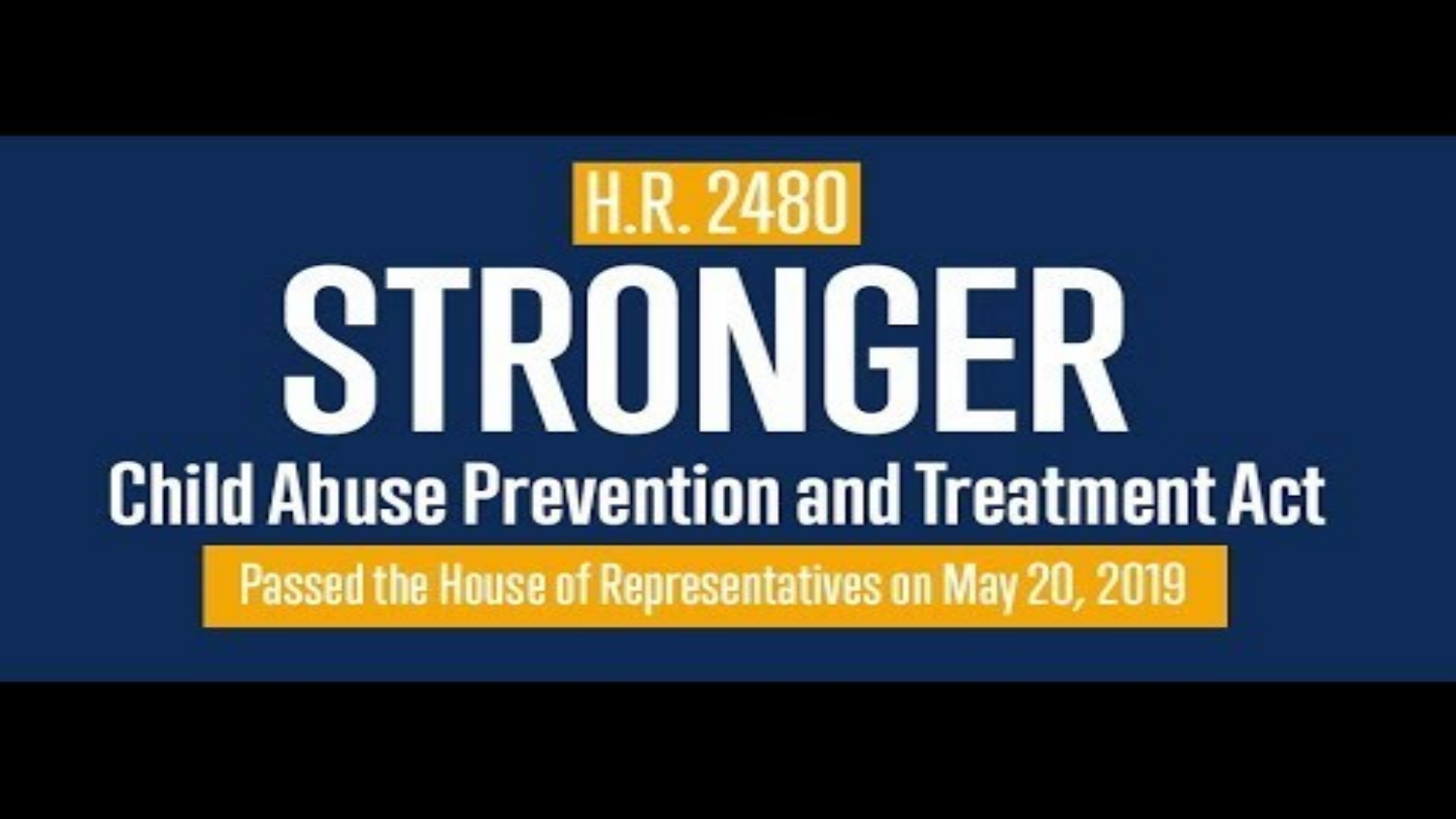To receive these funds, a state must provide assurances that it has procedures or policies

(1) to receive and respond to allegations of child abuse or neglect, ensure children's safety, and provide appropriate referrals; (2) for the appointment of an appropriately trained guardian ad litem (attorney or volunteer) for each child victim involved in a court proceeding;

(3) to maintain confidentiality of child abuse and neglect records; and (4) for improving training to workers.

States are also required to establish and support Citizen Review Panels to evaluate the effectiveness of CPS policies and practices and must, "to the maximum extent practicable," submit certain child abuse and neglect data to HHS each year.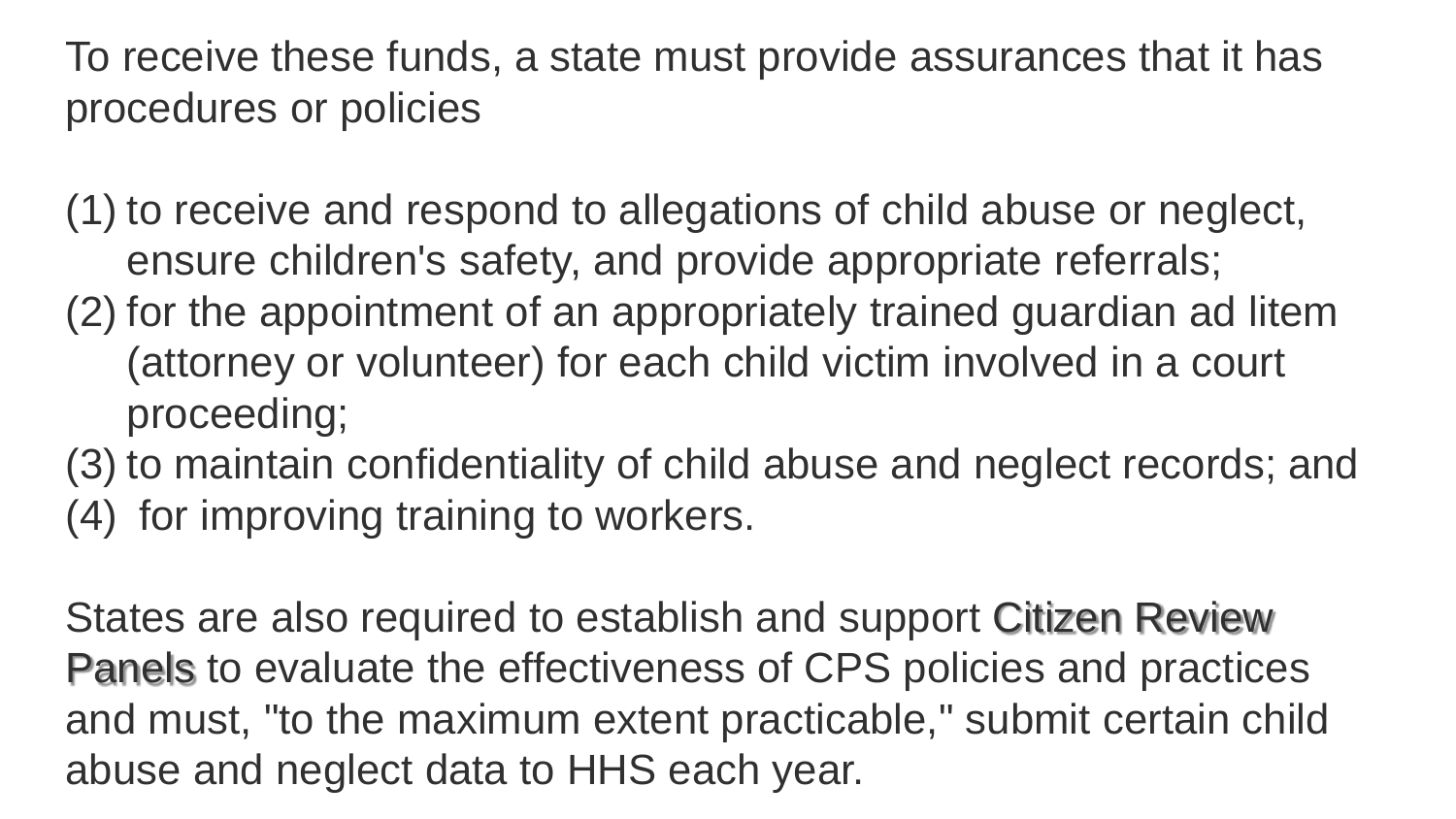Funds are provided to a designated lead entity in each state for support and development of community-based programs and activities that prevent child abuse and neglect.

The lead entity must make an inventory of unmet preventive services needs in the state, foster a continuum of family support and strengthening services at the community level, leverage non-federal funds to support prevention programs and activities, and provide technical assistance to funded community-based groups.

Community-based groups that receive sub-grants from the lead entity must provide, directly or by referral, core family resource and family support services. These services include parent education and parent mutual support groups, community and social service referrals, voluntary home visiting, and respite care.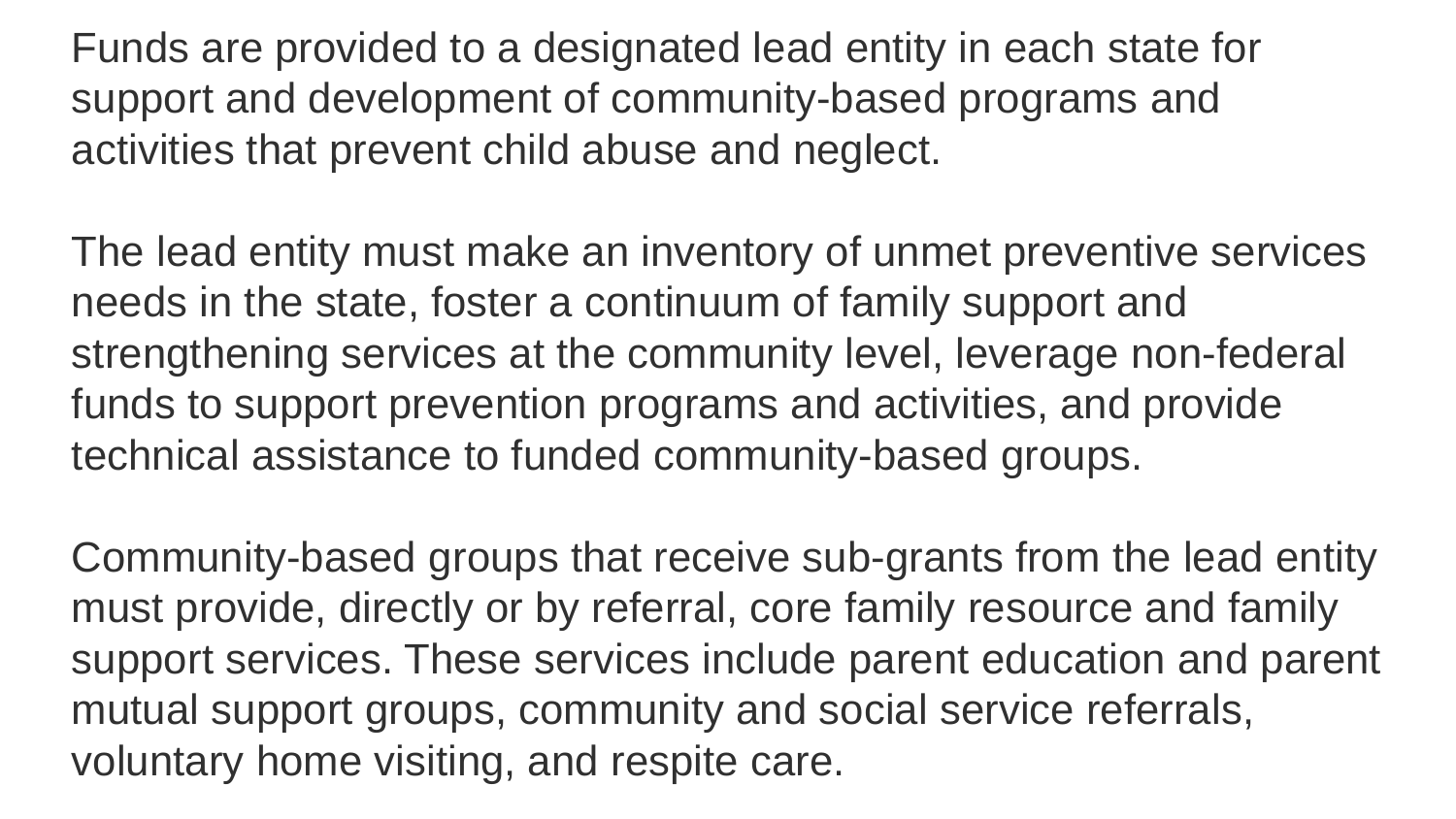States must, "to the maximum extent practicable," report certain child abuse and neglect data to HHS. Specifically, these data are

(1) the number of children who were reported to the state during the year as abused or neglected and, of those children, the number for whom the report was substantiated, unsubstantiated, or determined to be false;

(2) the number of children reported as abused or neglect who received services under CAPTA (or an equivalent state program) during the year, the number who did not, and the number who were removed from their families;

(3) the number of children reunited with their families, or receiving family preservation services, that within five years were the subject of a subsequent substantiated report of child abuse or neglect (including death);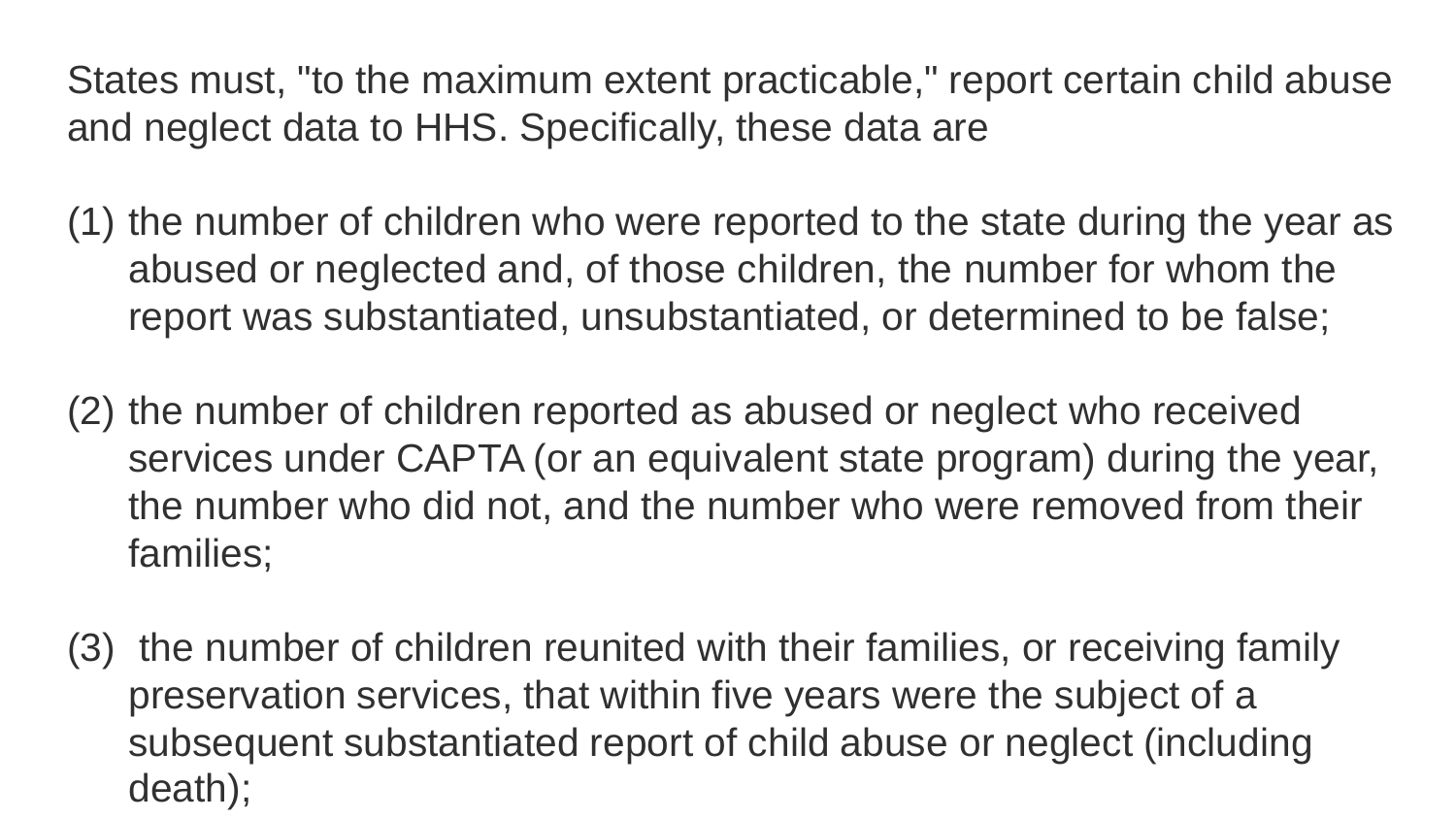(4) the number of deaths in the state during the year that were the result of child abuse or neglect and the number of those deaths that involved children in foster care;

(5) the number of children for whom individuals were appointed by the court to represent the children's best interests and the average number of out-of-court contacts between the appointed representatives and these children;

(6) the number of children "under the care of the state child protection system" whose custody is transferred to the state juvenile justice system;

(7) the number of families that received preventive services during the year;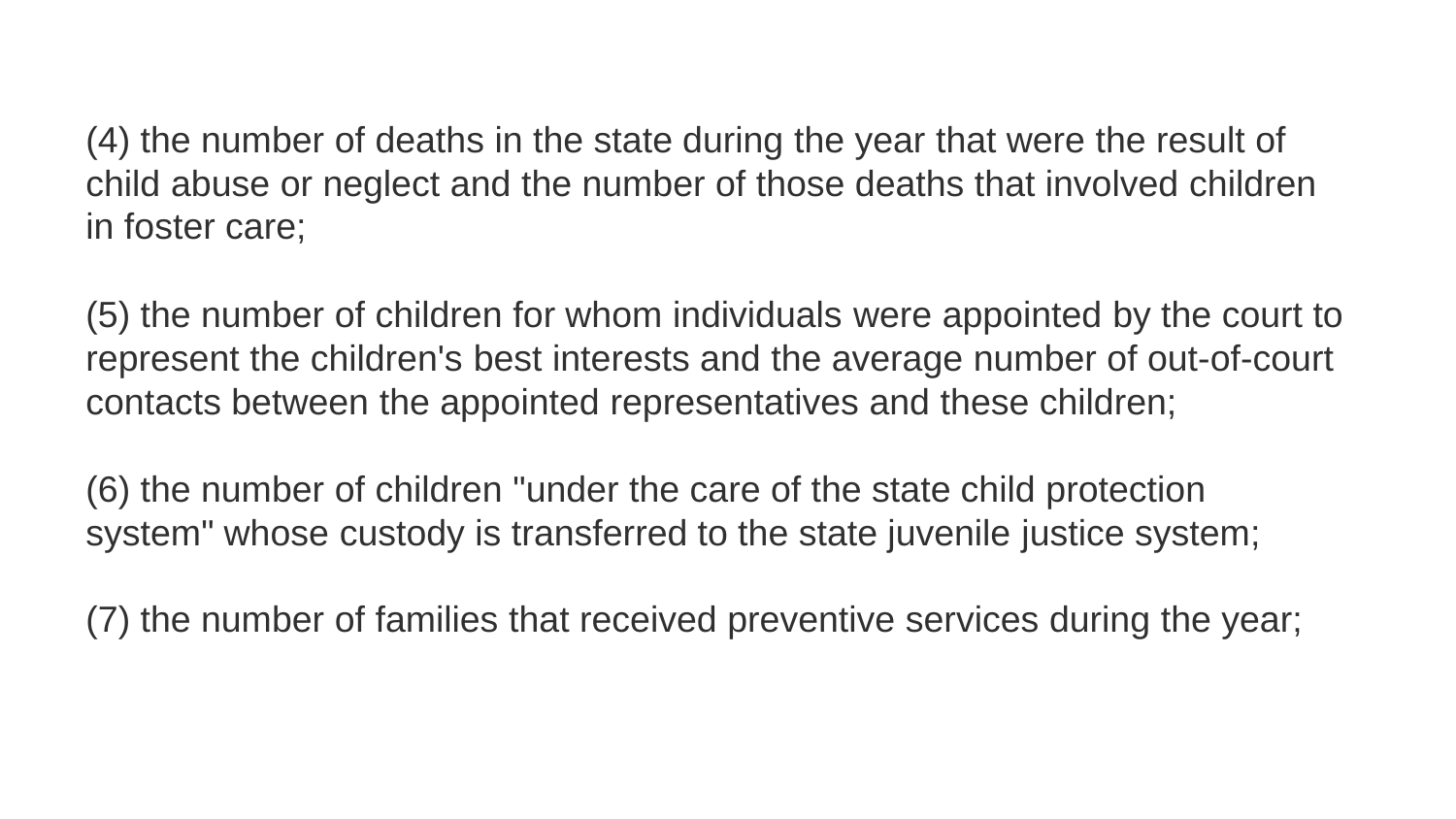(8) the number of CPS workers responsible for intake and screening of child abuse and neglect reports, and the number of those same CPS workers, as well as the number of CPS investigators, relative to the number of reports investigated; and

(9) the agency response time with respect to initial investigation of child abuse or neglect and the response time with respect to the provision of services to families where an allegation of abuse or neglect has been made.

Finally, states must, to the maximum extent practicable, submit to HHS the annual report summarizing the activities of their citizen review panels. $64$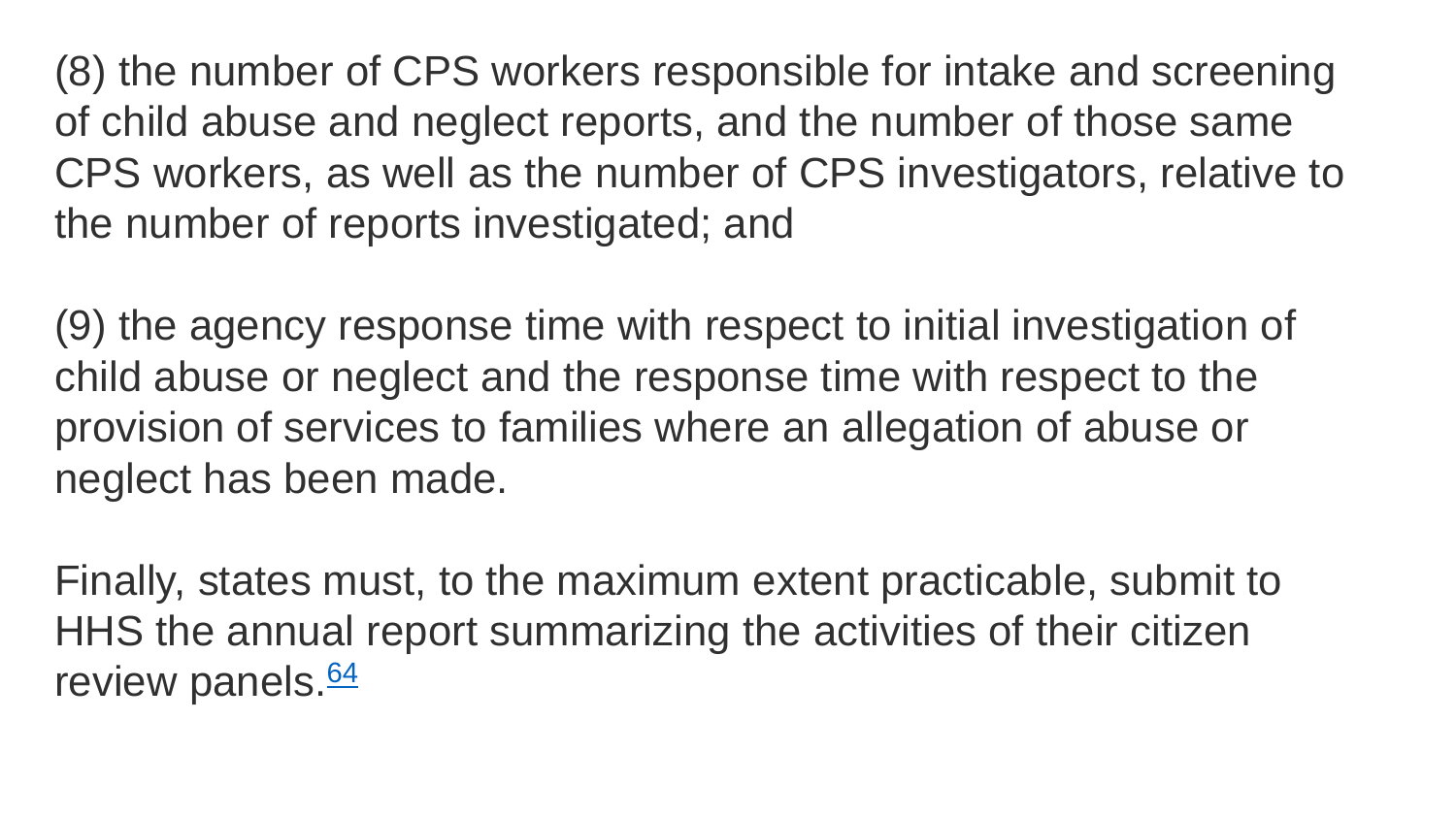Major changes to CAPTA in H.R. 2480:

- Authorizes \$270 million for Title I of CAPTA for FY 2020 and such sums as necessary for FYs 2021-2025.
- HHS must issue regulations within 2 years of enactment to establish uniform standards for tracking and reporting child fatalities and near-fatalities resulting from maltreatment to NCANDS.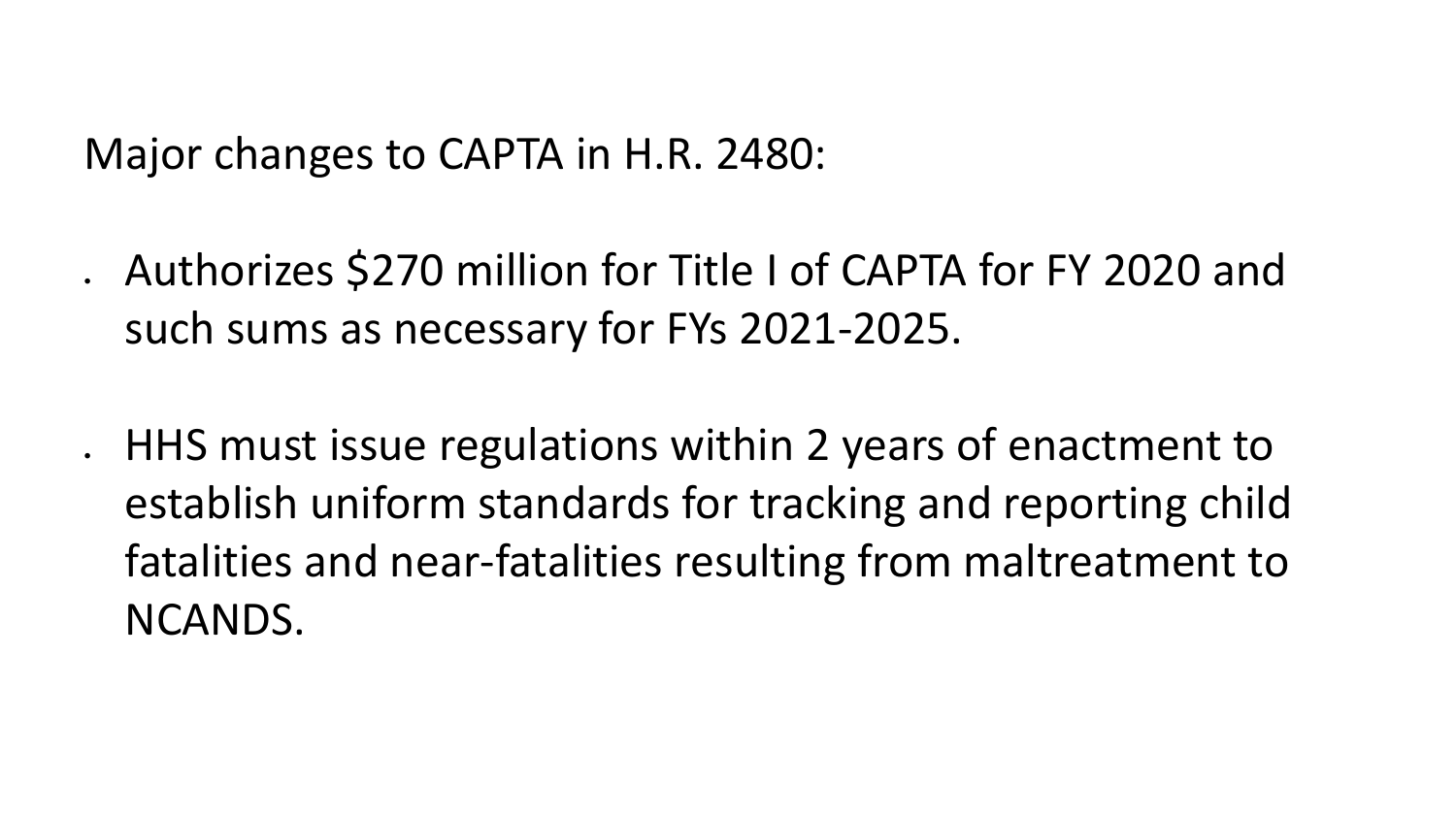- As a condition of eligibility for CAPTA state grants, states must track and report to NCANDS child fatalities and near-fatalities resulting from maltreatment in accordance with the HHS uniform standards.
- Requires the CAPTA state plan to be submitted at least every five years, and states must coordinate their CAPTA state plans with the prevention services program under title IV-E (in addition to title IV-B which was already required).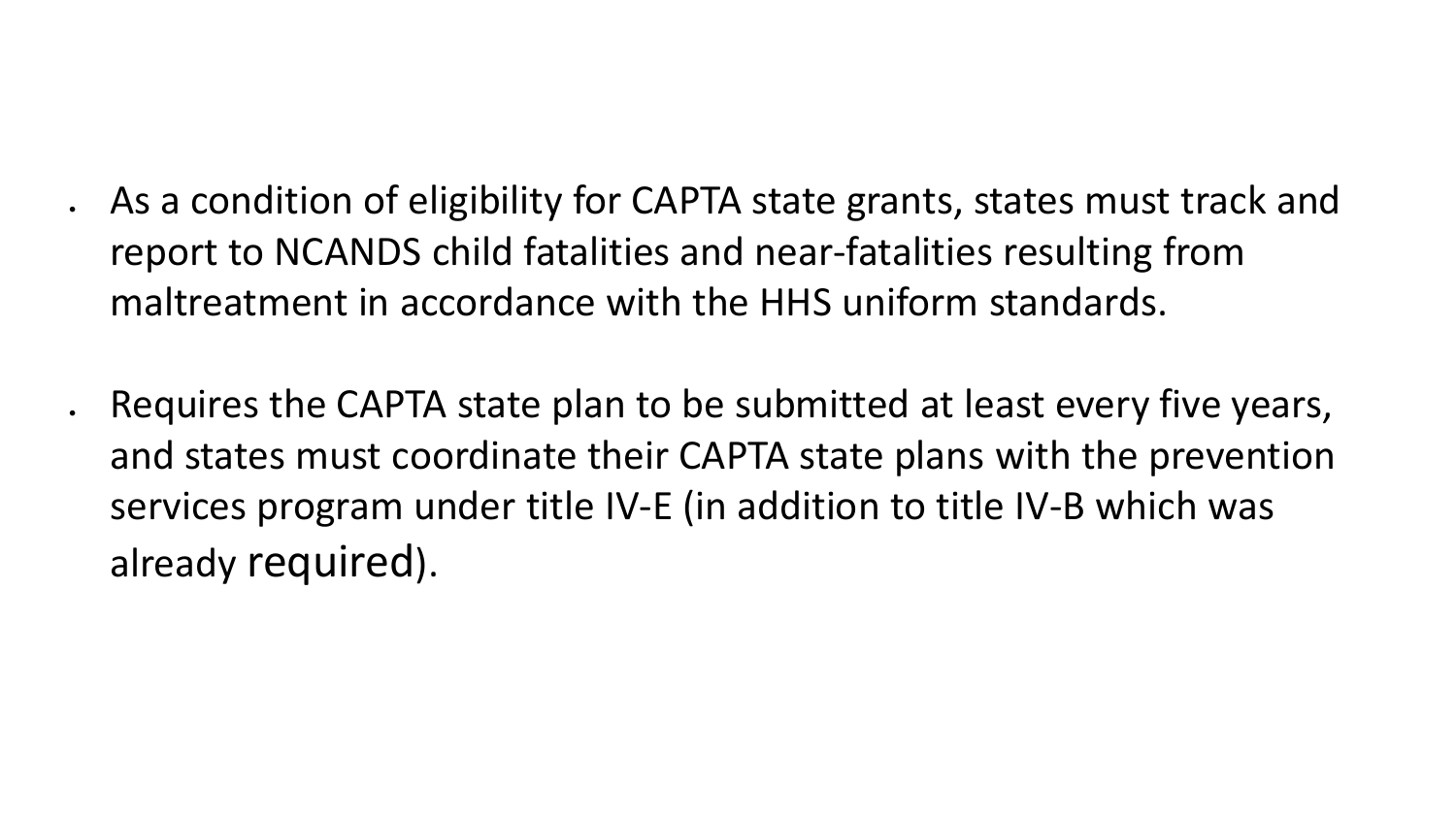• Revises the CAPTA state plan assurance requirement for public disclosure of information about cases of child abuse or neglect resulting in a child fatality or near fatality.

- . The following specific information must now be made available to the public on a state website:
	- *the cause and circumstances of the fatality or near fatality;*
	- *the age and gender of the child; and*
	- *any previous reports or child abuse or neglect investigations that are relevant to the child abuse or neglect that led to the fatality or near fatality*.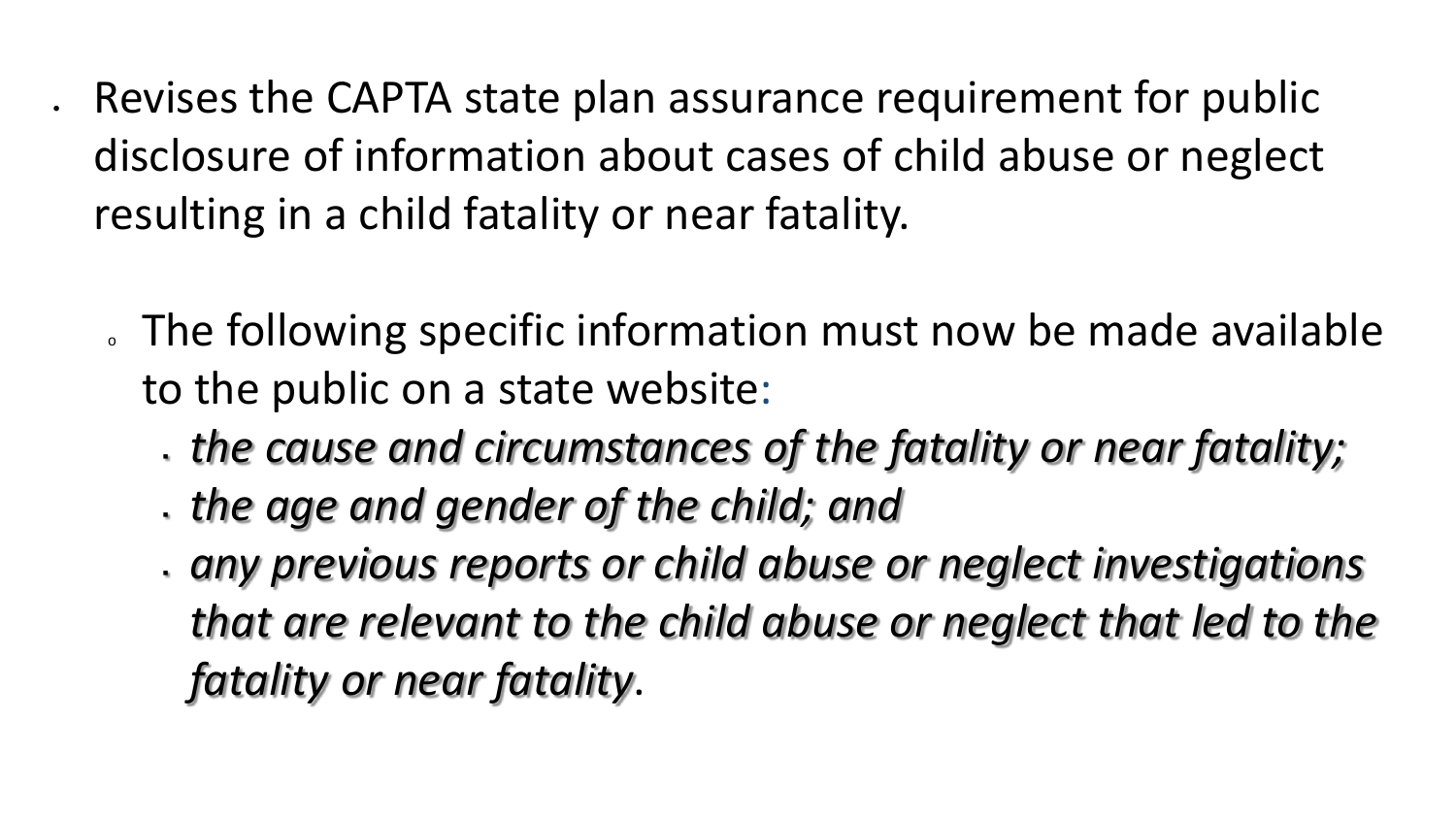- . The exceptions to public disclosure are:
	- *while a criminal investigation or prosecution of such a fatality or near fatality is pending;*
	- *if the State is protecting the identity of a reporter of child abuse or neglect; and*
	- *if the State is withholding identifying information of members of the victim's family who are not perpetrators of the fatality or near fatality.*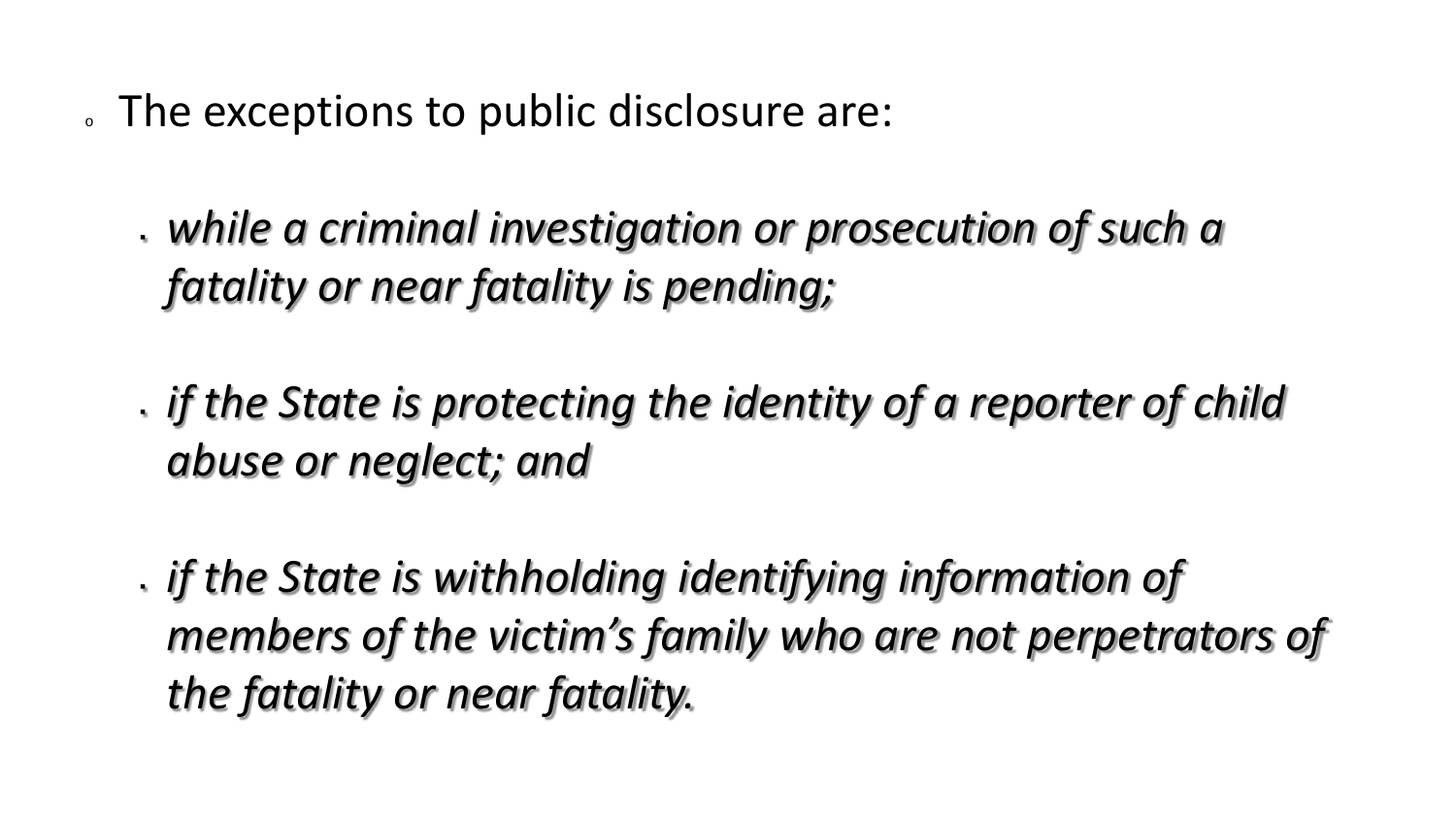• States must describe in their state plan how they will use data collected on child abuse or neglect to prevent child fatalities and near fatalities, and how they will implement efforts to prevent child fatalities and near fatalities.

• Within 2 years of enactment, each CJA state task force must study and make recommendations on how to detect and improve education on systemic child sexual abuse.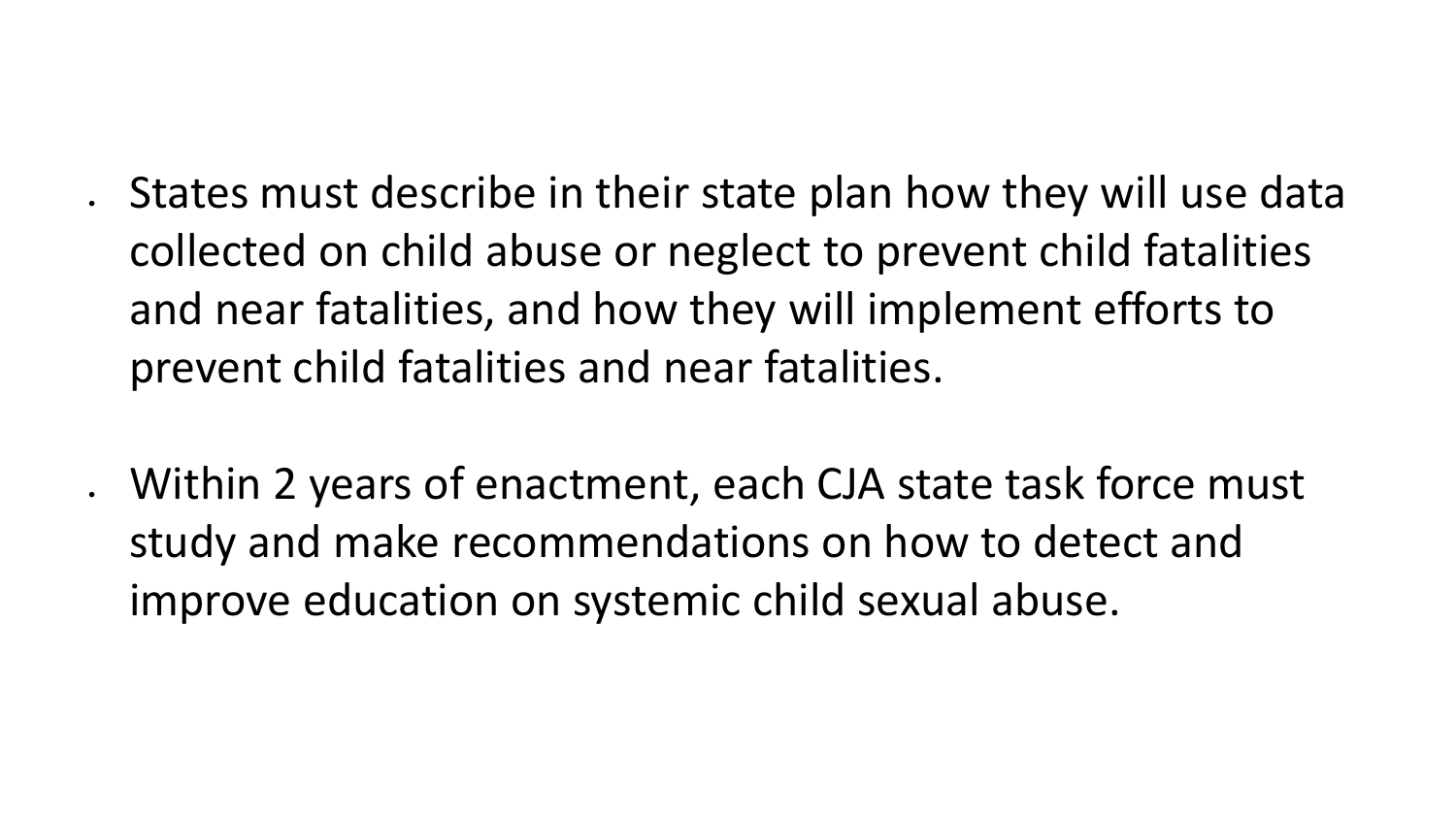- Requires numerous studies and Reports to Congress on varying topics such as
	- scaling evidence-based treatment of child abuse and neglect; monitoring and oversight related to plans of safe care;
	- trends in referrals and investigations of child abuse child abuse and neglect due to differences in state laws around mandatory reporters; and
	- a National Incidence report that allows longitudinal comparisons.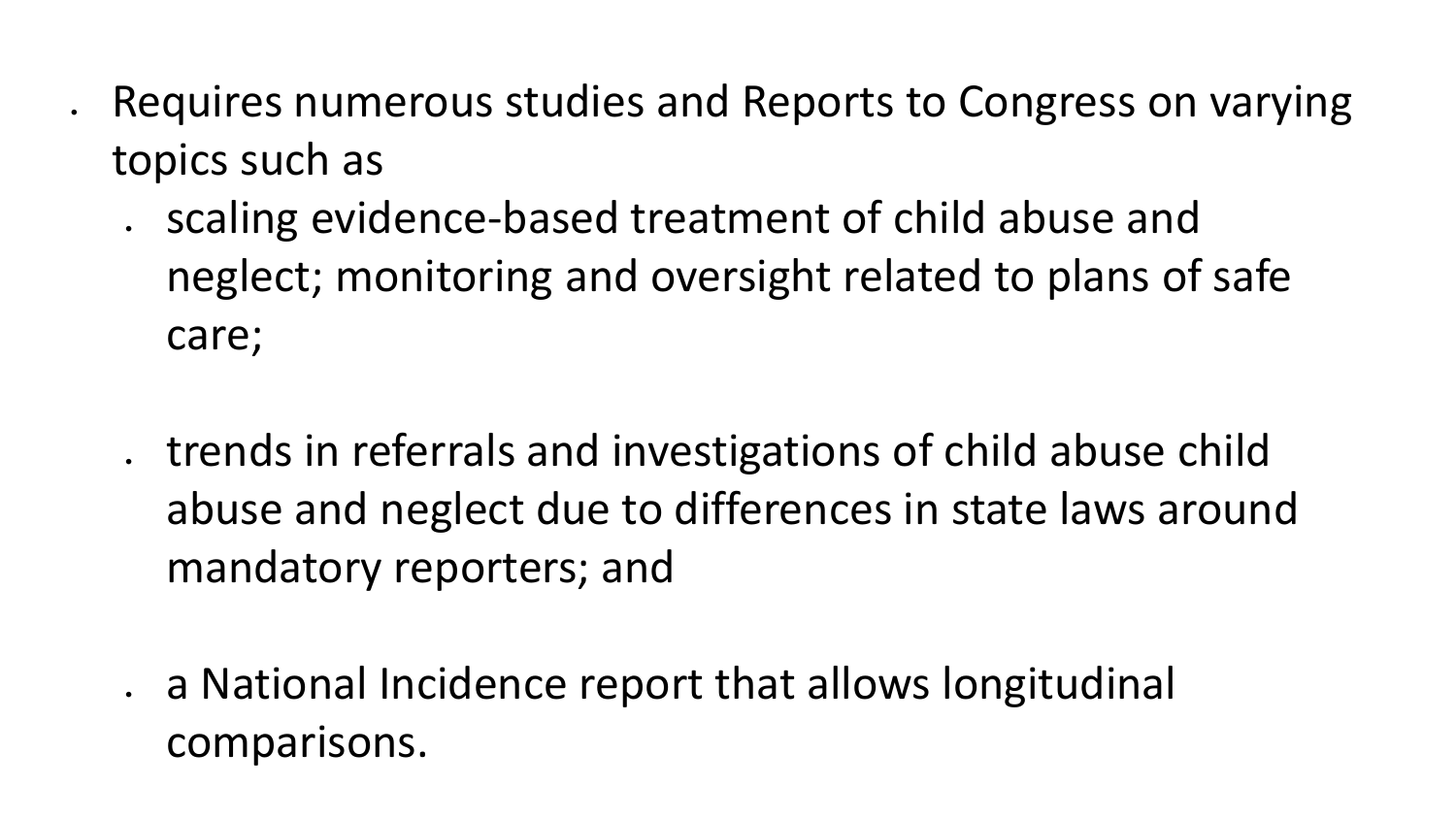# Judge Swope's Four Tips for Building a Prevention-Focused Child Welfare System

Judge Derek Swope, Ninth Circuit, Mercer County, WV

#### **1. Take the tank apart.**

During World War II, the Allied Powers needed more Sherman tanks, but the military didn't have the existing resources to keep up with demand. One industry took matters into its own hands. It completely disassembled a Sherman tank down to its component parts and laid them on the factory floor. Representatives from businesses of every size, from major corporations to small scale operations, inspected each part to determine what they could make. One by one the group responded, with each person or entity recognizing that while individually they didn't have the skill or knowledge to build the entire tank, they could each build a small part that would form the whole.

Building a prevention-focused child welfare system is no different. Form a team. Martial support. Don't try to build a new system all at once. Instead, break your vision down into components and see who can contribute to building each part. Pretty soon, you'll have a community working together to build a system no single person could build on their own. Begin by taking inventory of all the preventative services that are funded under the Family First Prevention Services Act (in other words, take the tank apart). Then, look across your community and figure out which services you have and who in your community has the wherewithal to learn more about these services, and try to make them available in your jurisdiction. Ask: What can each one of us do to build this tank?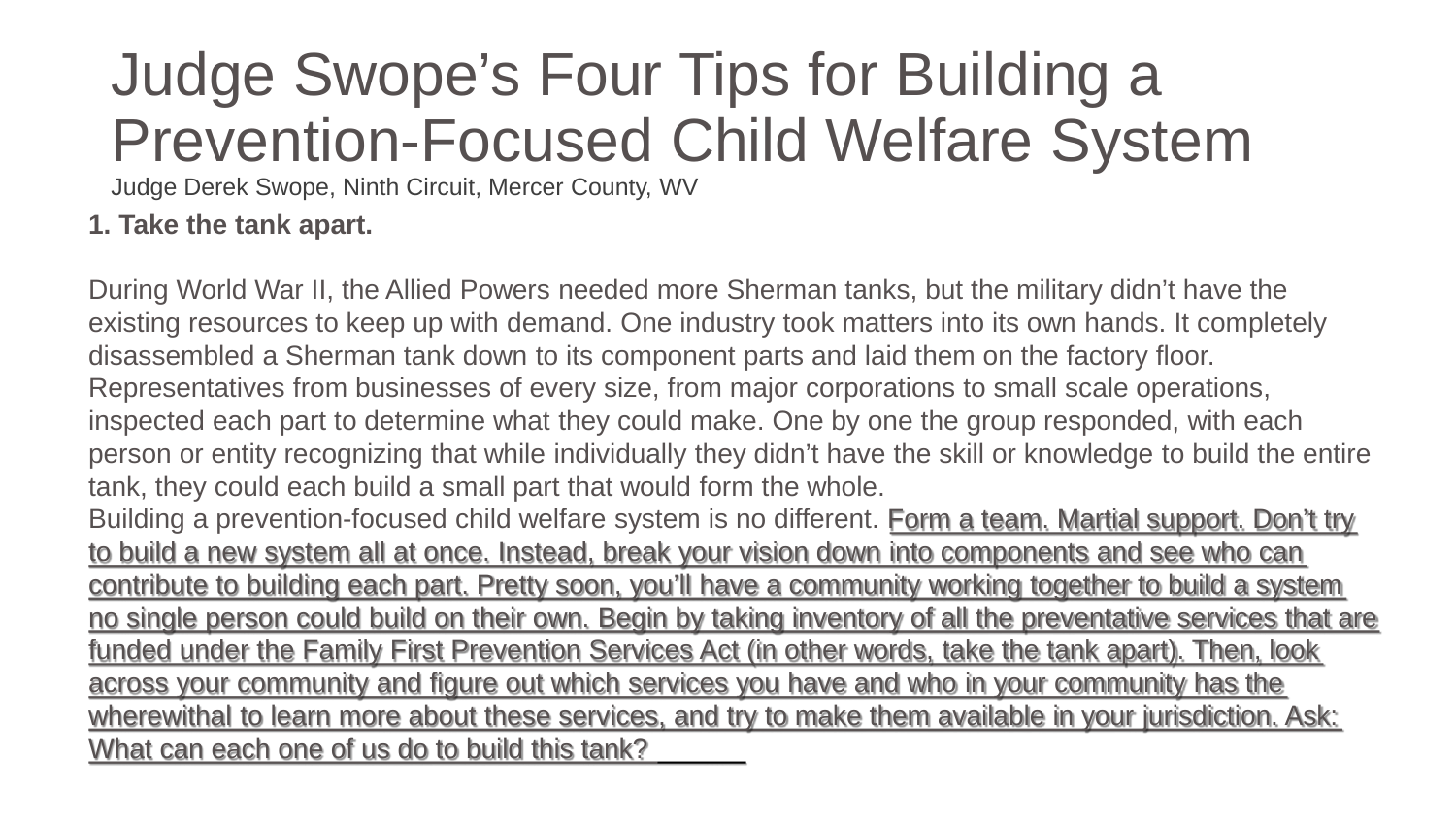#### **2. Build the team and find the funding sources.**

You'll need a strong, committed team to lead the way and do the heavy lifting. Take time to get the right people assembled. Who are the power brokers? Who must you work with or through in order to get the job done? Next, identify the funding sources for the services you'd like to use. Family First is a good place to start, but familiarize yourself with alternative funding streams too.

#### **3. Identify the court's role in facilitating these services in a nonadversarial way.**

Courtrooms can be a space for service brokering, not just conflict resolution. Use the court in a nonadversarial manner to connect people to services and make sure that needs and resources match

#### **4. Find a way to do your day job and still be a change agent.**

Spend long days working, don't get much sleep, lose vacation time, don't see your spouse, etc. That's a joke. Being an agent of change doesn't mean you have to give up your life to the cause. But it does take some initiative. Be brave. Jump in. Give it a go. For some, system reform is a calling. But for others it can seem daunting. If you're on the fence and not sure what to do, then trust your instincts and just give it a shot.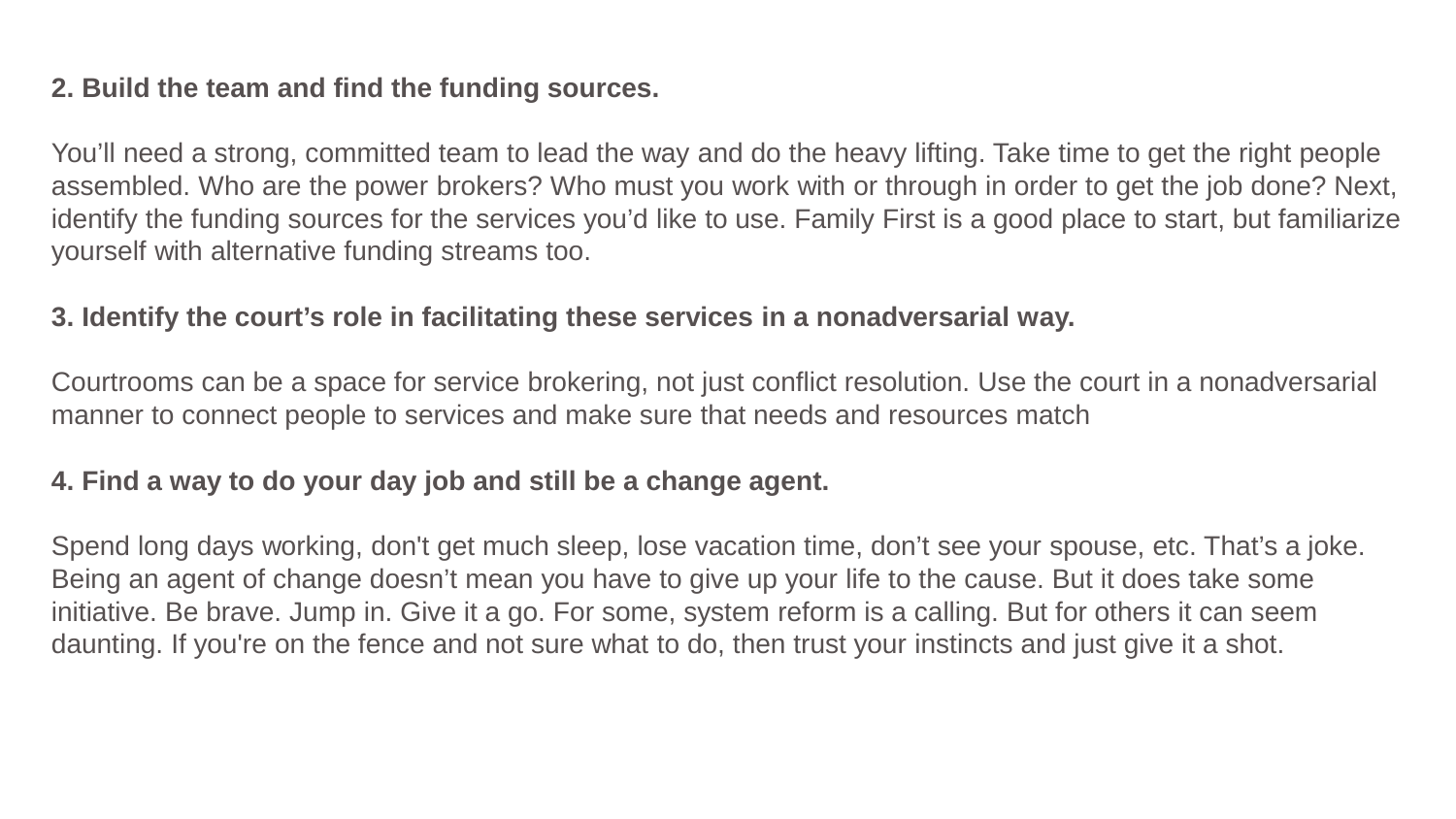On February 9, 2018 the President signed into law the Family First Prevention Services Act (FFPSA) amending the title IV-E programs to create new optional prevention funding under title IV-E, place title IV-E payment limits on child care institutions, reauthorize the Adoption and Guardianship Incentives Program, and make other changes to titles IV-B and IV-E: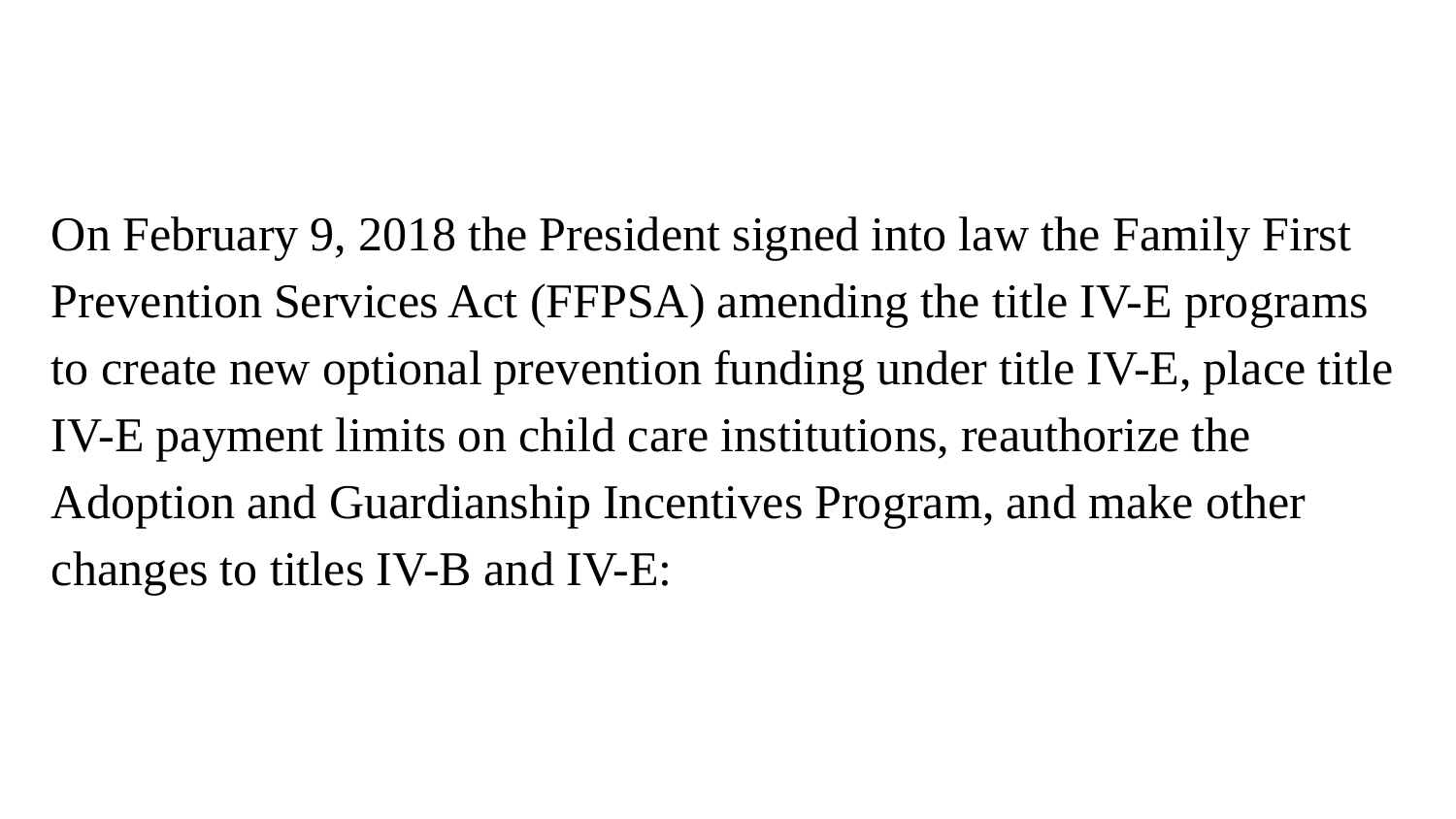#### **Family First Prevention Services Act | Subtitle A—Investing in Prevention and Supporting Families** SEC. 50702. PURPOSE:

"The purpose of this subtitle is to enable States to use Federal funds available under parts B and E of title IV of the Social Security Act to provide enhanced support to children and families and prevent foster care placements through the provision of mental health and substance abuse prevention and treatment services, in-home parent skill-based programs, and kinship navigator services."

#### **PART I—Prevention Activities Under Title IV–E**

**States Have the Option to Use Title IV-E to Prevent Children's Entry into Foster Care** •Allows the use of Title IV-E funds for the following services to prevent the placement of children and youth into the foster care system.

- In-home parent skill-based programs.
- Mental health services and substance abuse prevention and treatment services. •Title IV-E funds can only be used in this capacity for 12 months for children who are "candidates for foster care" and for pregnant or parenting foster youth. The act further clarifies that children and youth under the guardianship of a kin caregiver are also eligible for these funds.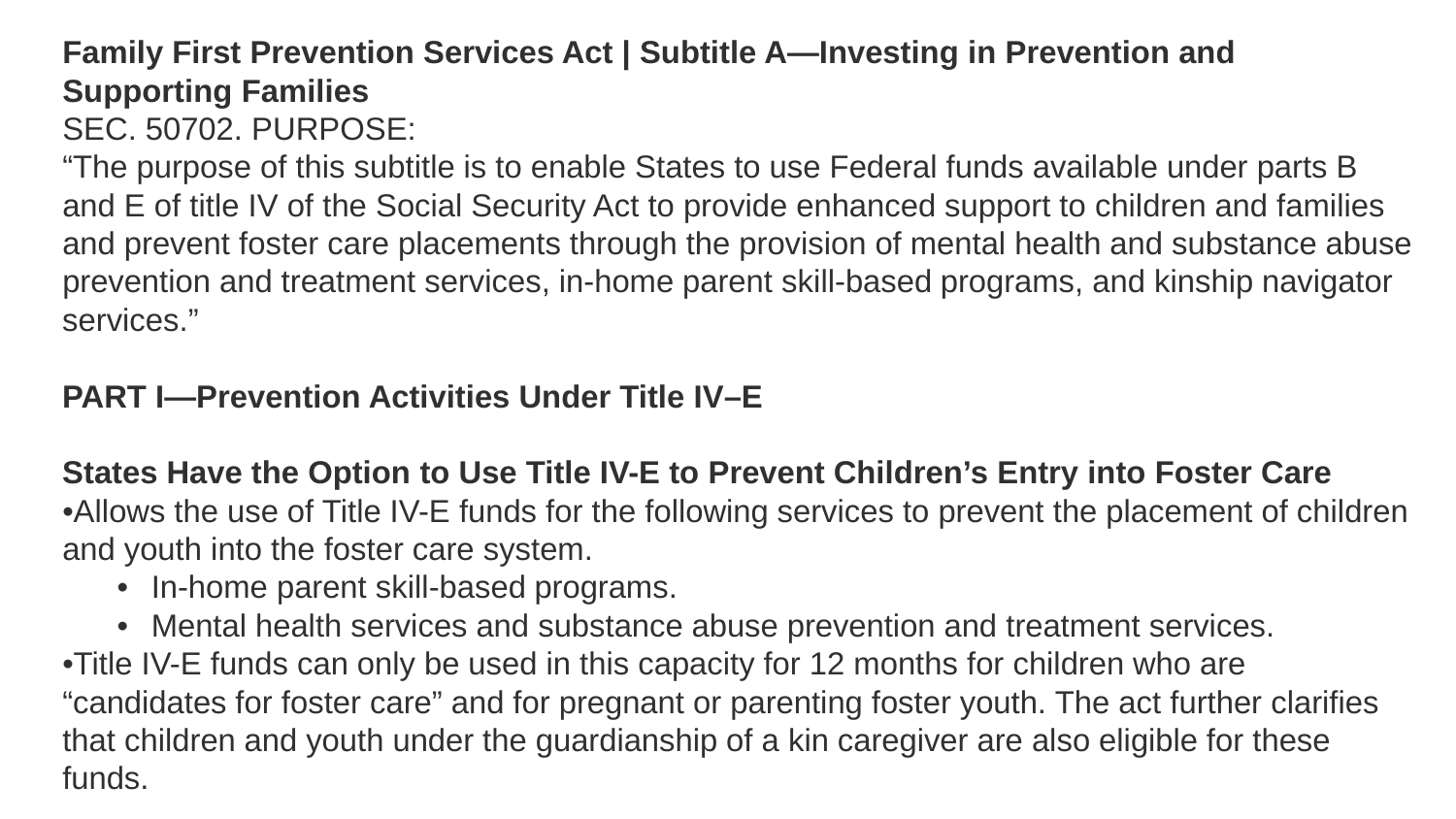Family First provides many opportunities, including:

• Through the prevention funding, the opportunity to begin to break persistent inter-generational cycles of maltreatment and family difficulty that plague so many families in the child welfare system;

• The opportunity to envision a vastly improved way of serving children and families, one that focuses on strengthening their protective and nurturing capacities instead of separating them;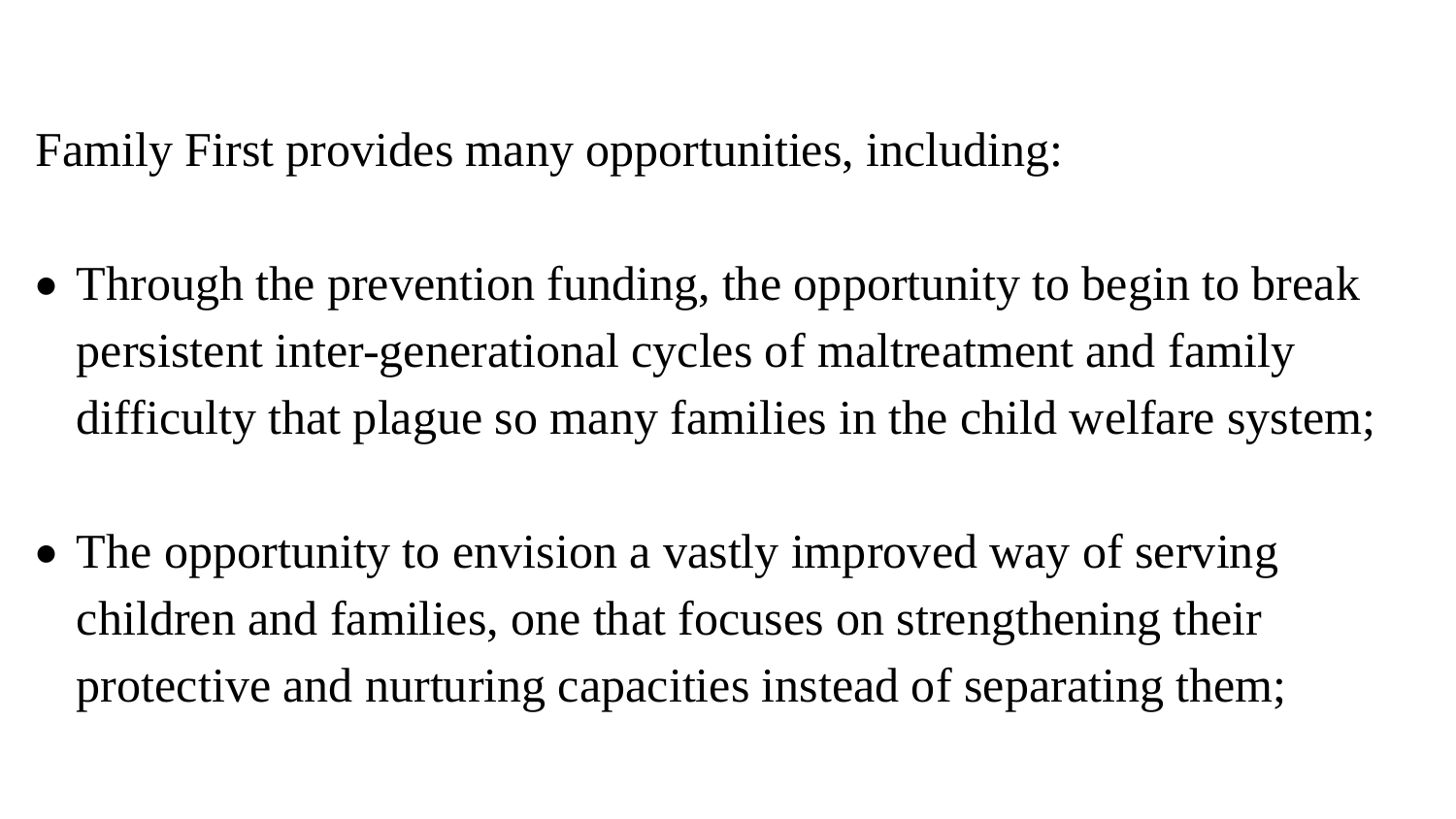- Through the kinship navigator program, the opportunity to focus on supporting relatives as placement resources for children in foster care, hopefully reducing some of the trauma that occurs when they must be placed apart from their parents;
- The opportunity to use federal funding to reduce the trauma that children and parents experience when a foster care placement occurs;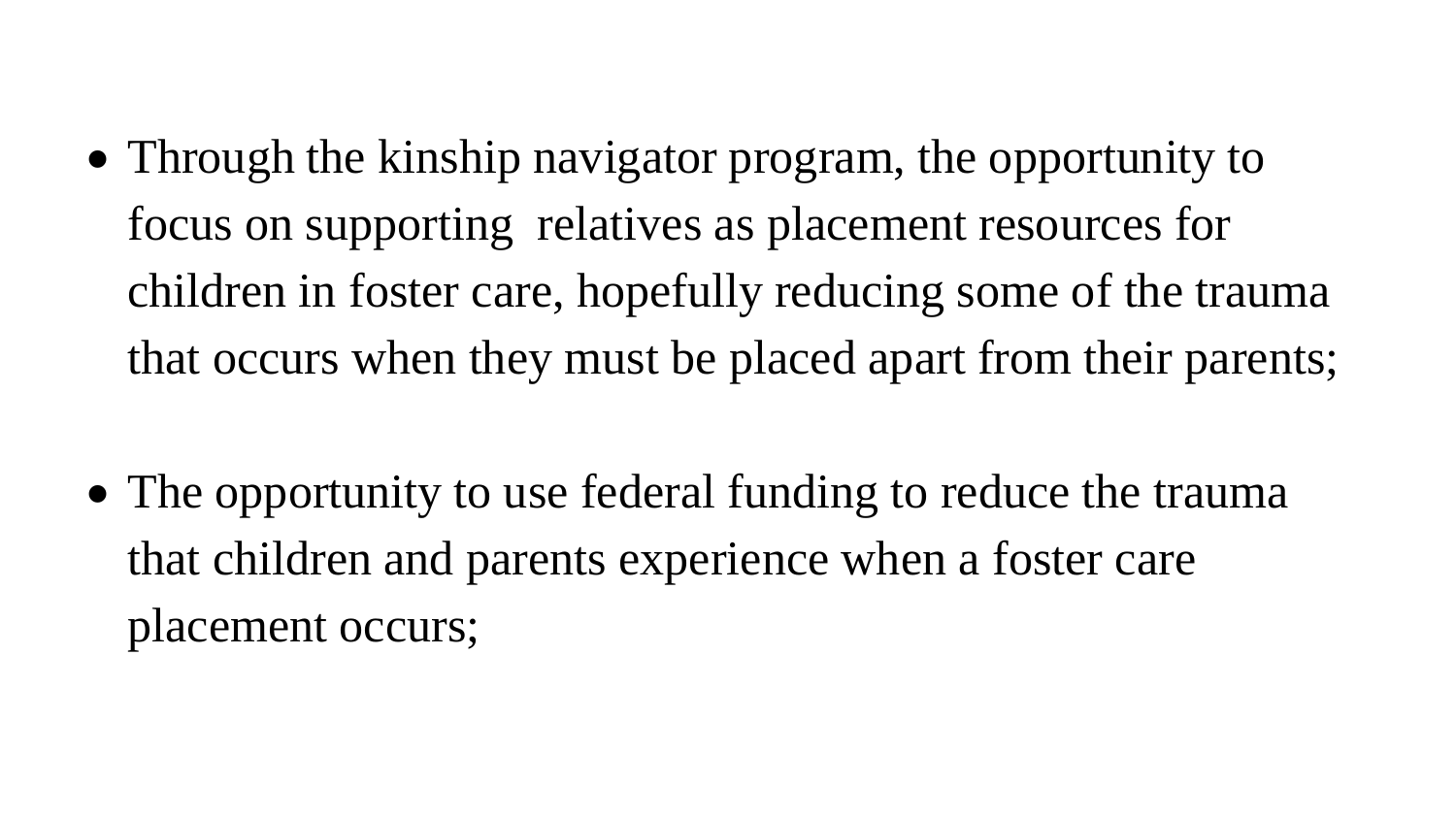- The opportunity to use federal funds to provide substance abuse treatment services to deal with the opioid epidemic and other substance abuse problems that lead families into the child welfare system;
- The opportunity to break down barriers to parents seeking and benefitting from substance abuse treatment, for example, by allowing some children to remain with their parents in substance abuse treatment facilities;
- The opportunity to develop a vision and outcomes that are shared across child and family serving programs and agencies;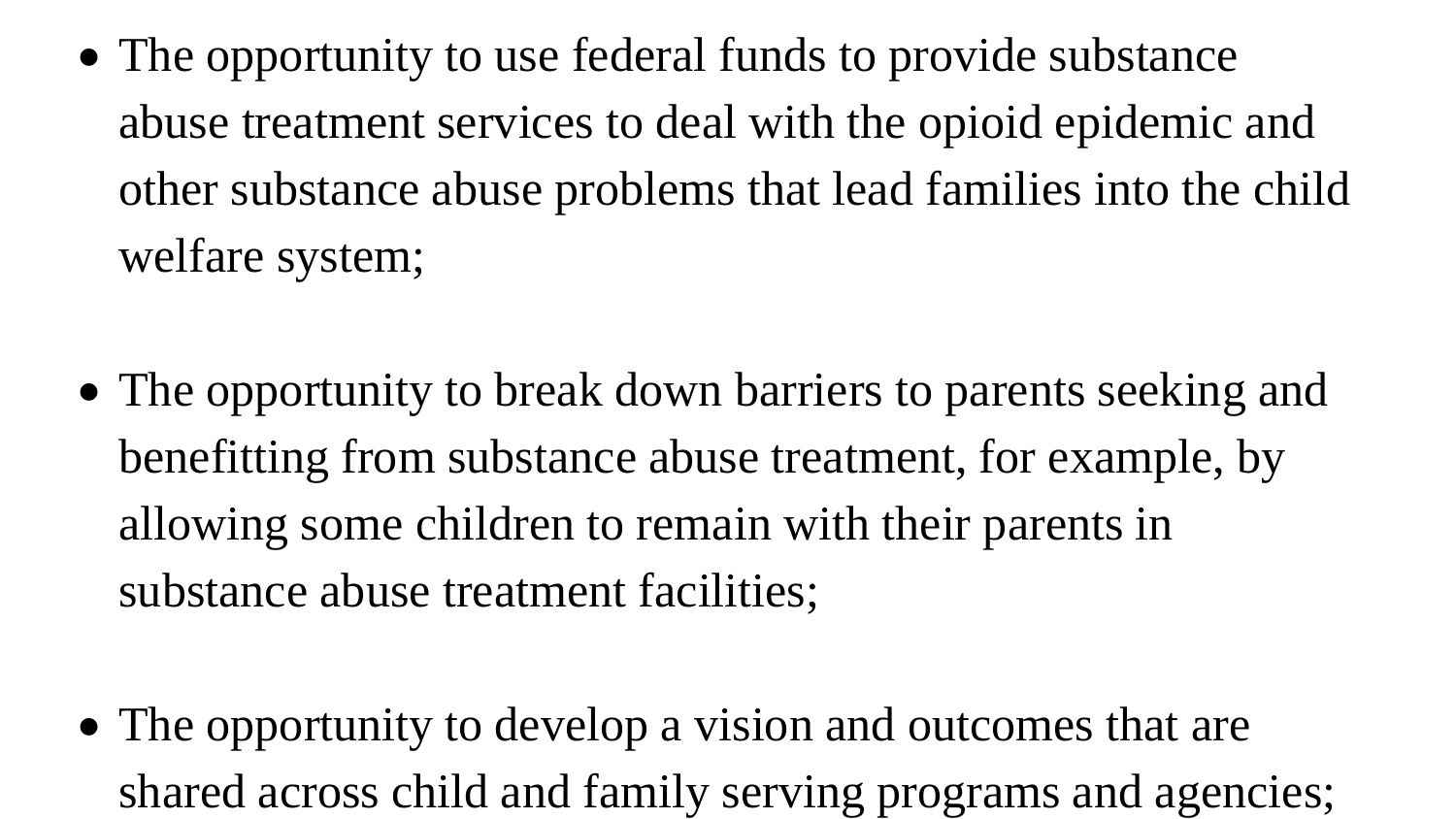- The opportunity to shape the foster care system around familybased care rather than group care and to ensure that very expensive, highly restrictive group care placements are only used when absolutely needed and appropriate for a child; and
- The opportunity to help service providers, many of whom have relied upon congregate care as their primary offering, to diversify and develop a broader range of services designed to strengthen families and reduce trauma.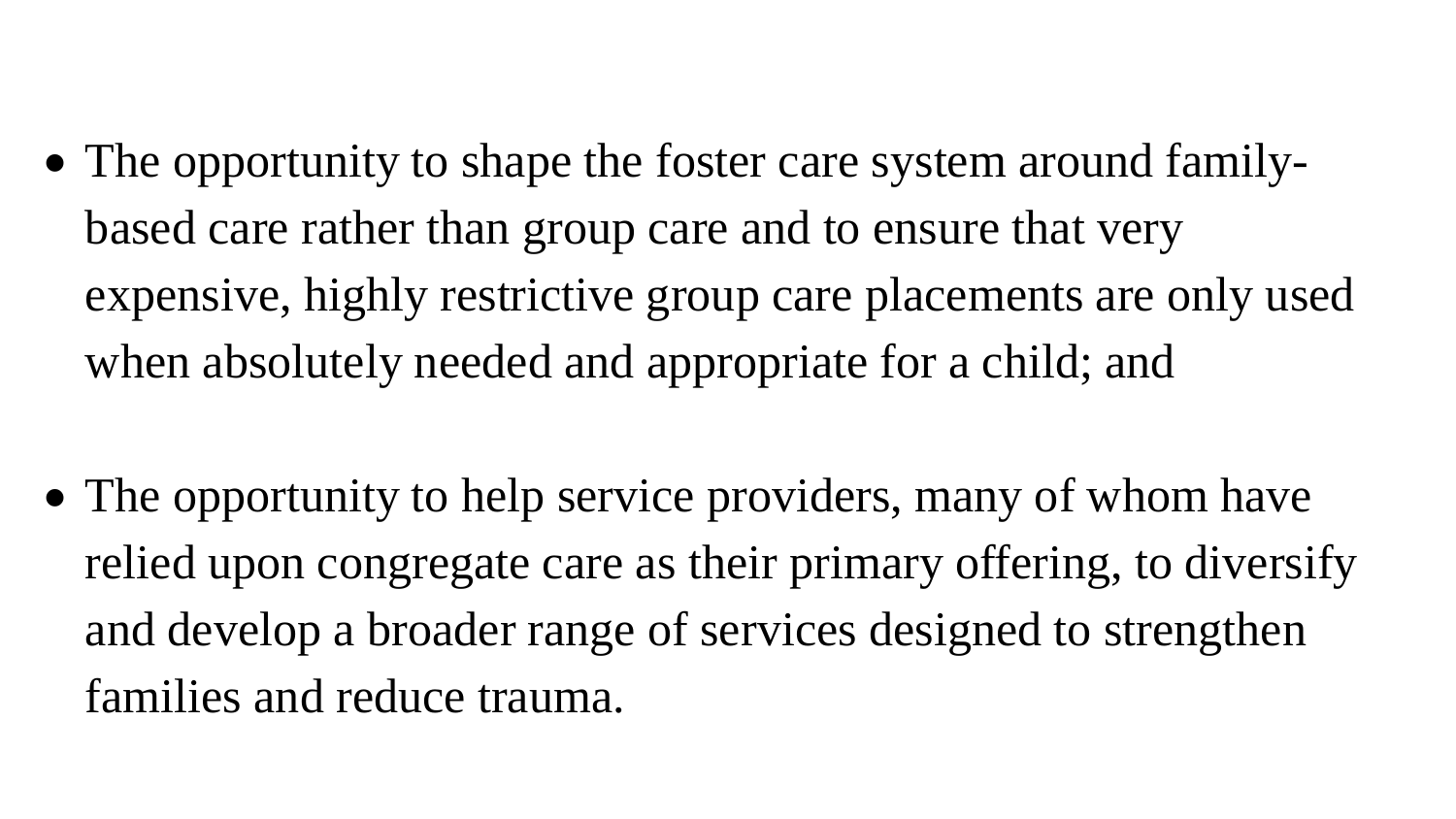• **New Optional Title IV-E Prevention Services Program** 

o Beginning in October 1, 2019, states with an approved title IV-E prevention plan may claim title IV-E for a portion of traumainformed, evidence-based mental health services, substance abuse services and in-home parent skill-based programs for up to one year.

o Candidates for foster care as defined in the law, pregnant/parenting foster youth, and the parents/kin caregivers of those children and youth are eligible for those services.

o Programs must be provided in accordance with general and promising, supported, or well-supported practices.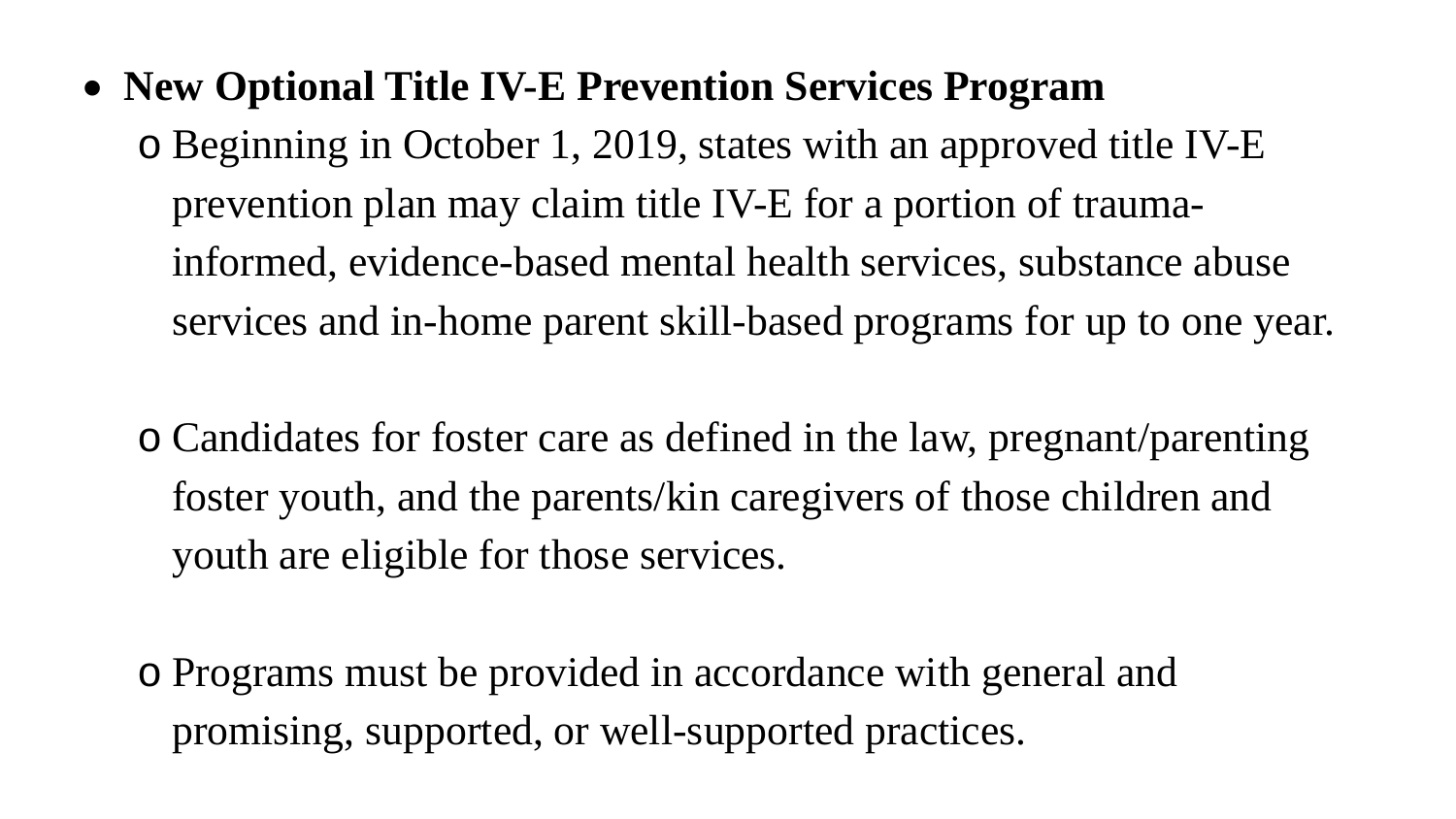The federal Administration for Children and Families (ACF) has contracted to determine which prevention services and programs will be designated as evidence-based under FFPSA and to create a Title IV-E prevention-services clearinghouse. To be eligible for reimbursement, services must be described in state prevention plans, components of the service must be outlined in a manual, the service must show a clear benefit, and services must meet one of the following thresholds:

**1.Promising Practice**: A service or program will be rated as a promising practice if the service or program has, according to at least one study, earned a rating of moderate or high on study design and execution and demonstrates a favorable effect on at least one target outcome.

**2.Supported Practice**: A service or program will be rated as a supported practice if the service or program has, according to at least one study carried out in a usual care or practice setting, earned a rating of moderate or high on study design and execution and demonstrates a sustained favorable effect of at least six months beyond the end of treatment on at least one target outcome.

**3.Well-Supported Practice**: A service or program will be rated as a well-supported practice if the service or program, according to at least two studies with non-overlapping analytic samples carried out in a usual care or practice setting, earned a rating of moderate or high on study design and execution. At least one of the studies must demonstrate a sustained favorable effect of at least 12 months beyond the end of treatment on at least one target outcome.

**4.Does Not Currently Meet Criteria**: A service or program will be rated as 'does not currently meet criteria' if the service or program has been reviewed and does not currently meet the evidence criteria for promising, supported, or well-supported practices.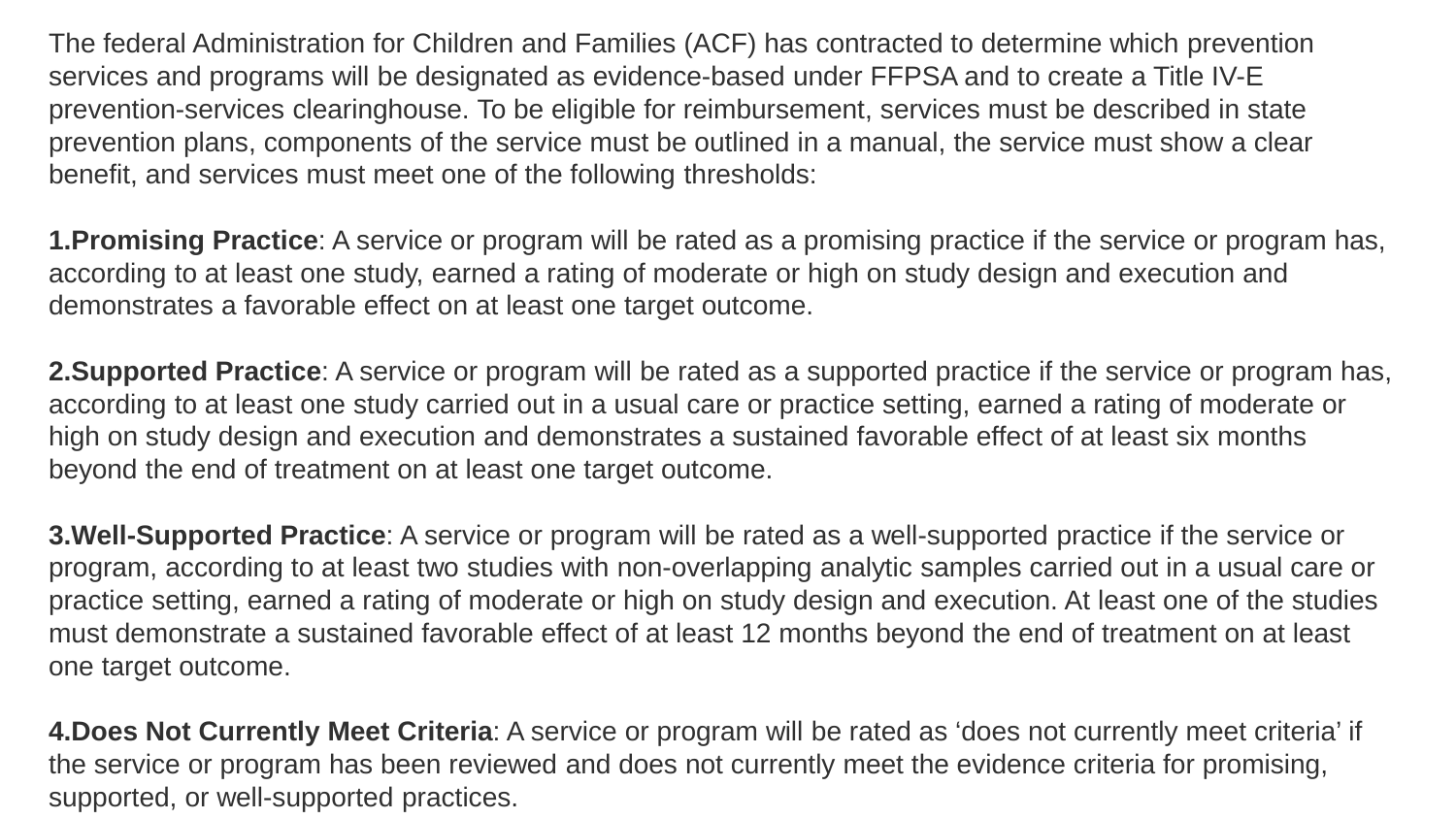- **Title IV-E Funding for Evidence-Based Kinship Navigator Programs**  that also meet the evidence based service requirements of the title IV-E prevention services program and help children remain with family members whenever possible.
- **Revised the regional partnership grant program** to support implementation of title IV-E prevention services and to improve outcomes for families affected by heroin, opioids, and other substances.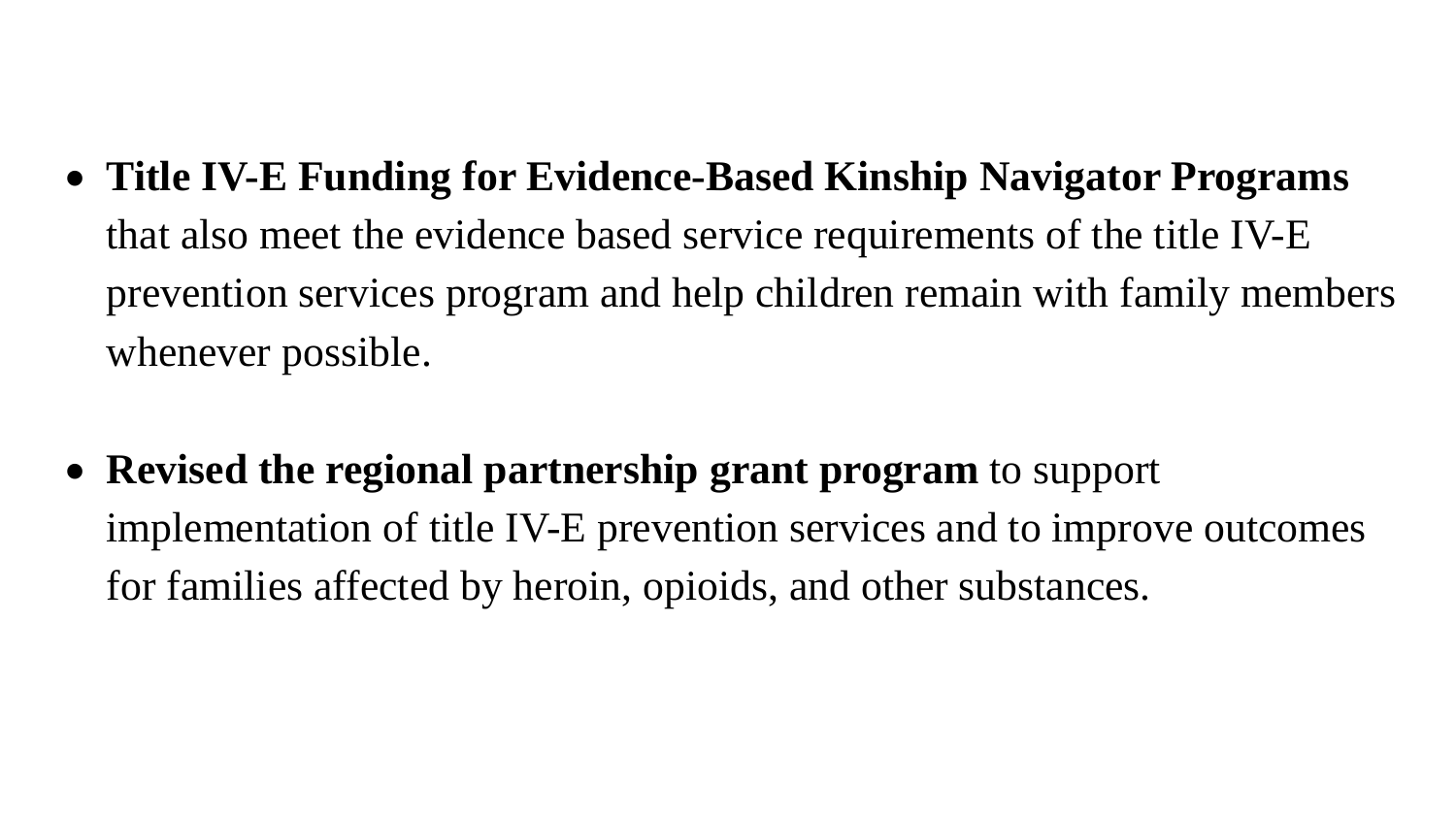• **New funding for title IV-E foster care maintenance payments for children placed with parents in licensed residential family-based substance abuse treatment** 

o Allows 12 months of title IV-E foster care maintenance payments for an eligible child placed in certain licensed residential family-based substance abuse treatment facilities beginning October 1, 2019. No income-based eligibility test applies.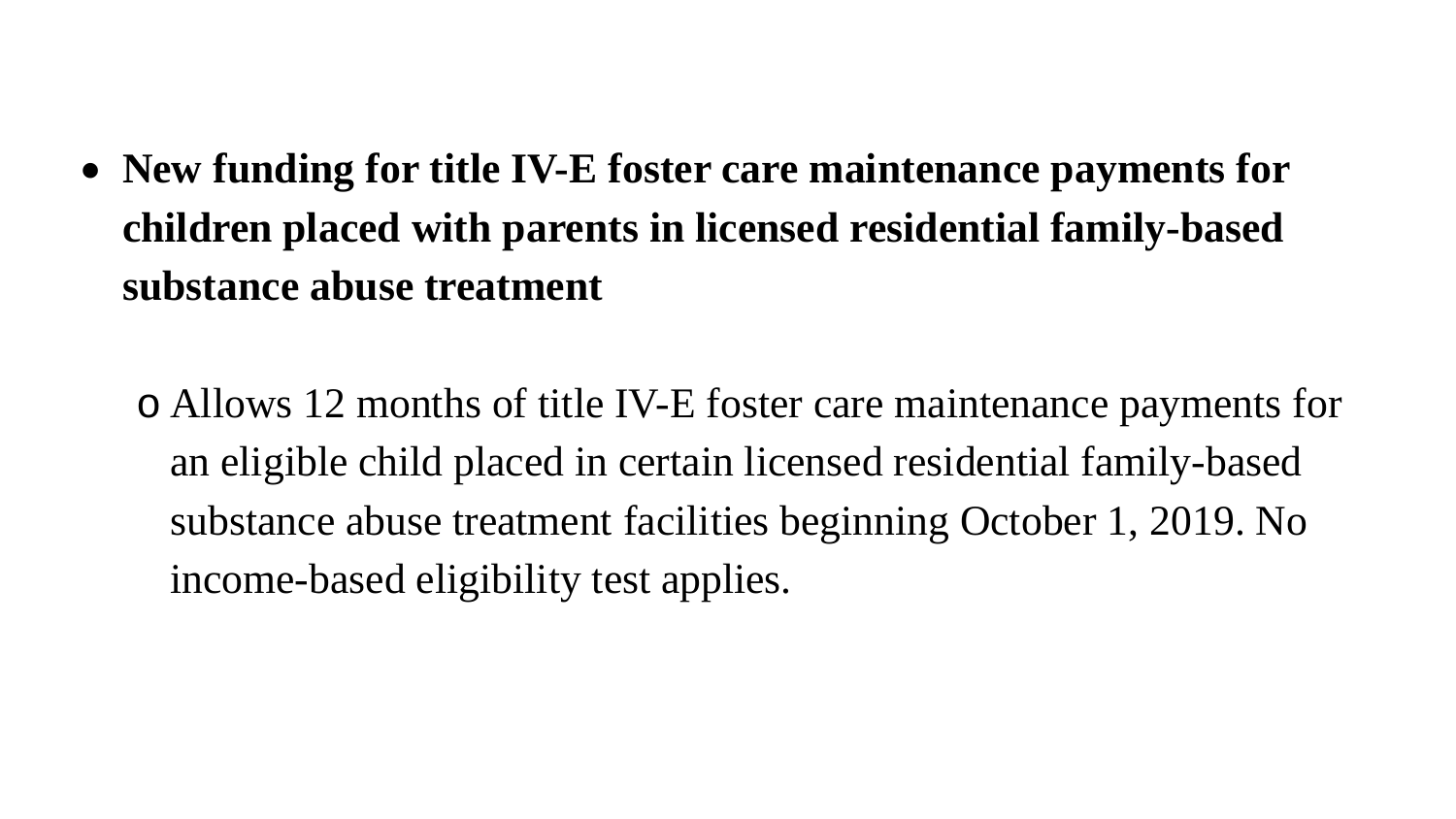# "Family First Transition and Support Act of 2019"

Photo reprinted from the Los Angeles Sentinel, Sentinel News Service May 16, 2019

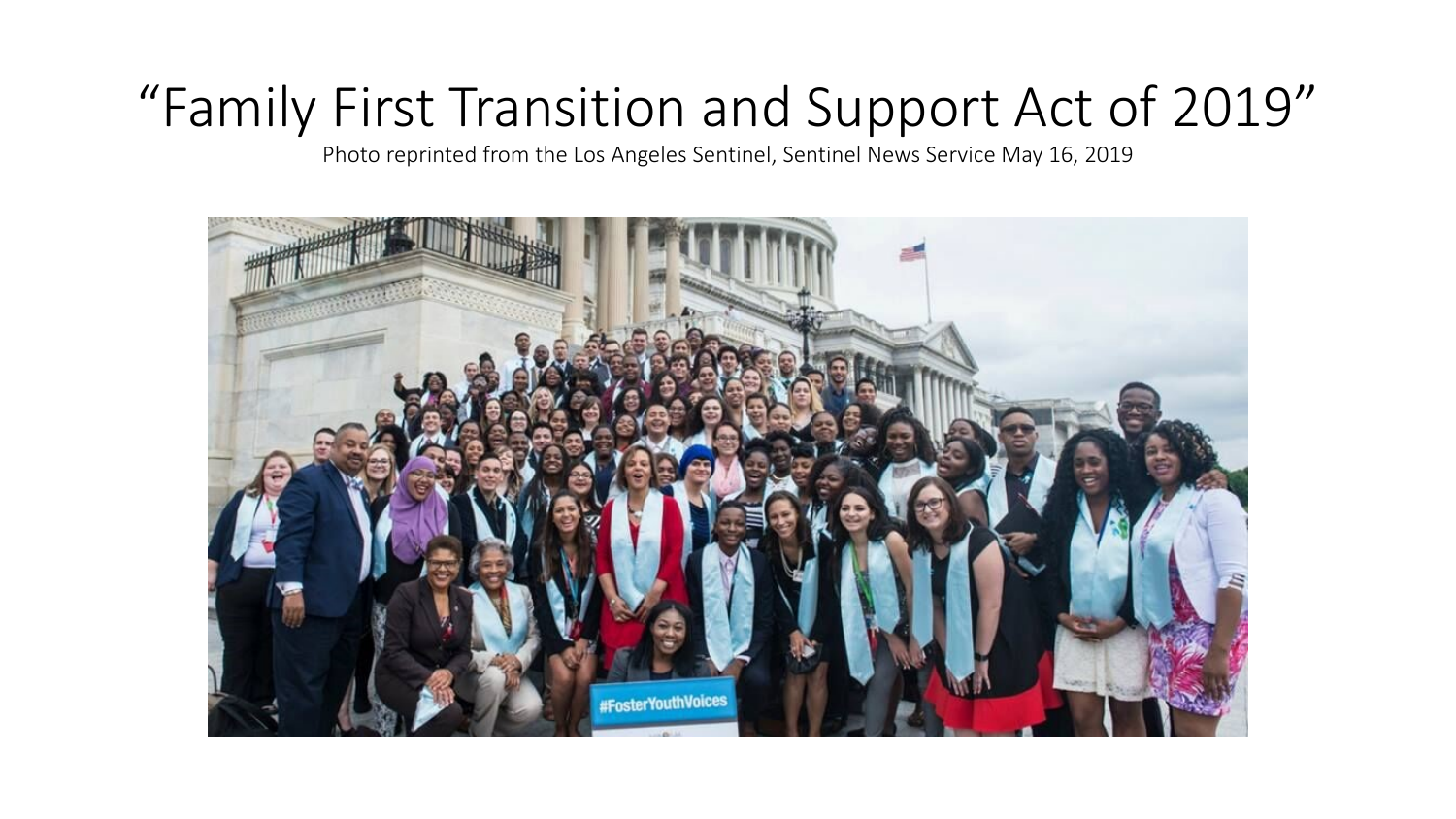## Families First Transition and Support Act

## **H.R. 2702 (**Rep. K. Bass **) & S. 1376 (**Sen. S. Brown**) Official Title**

**To amend parts B and E of title IV of the Social Security Act to eliminate barriers to providing child welfare services for children and youth in need, to provide additional resources to implement programmatic changes necessary to meet the requirements of the Family First Prevention Services Act, and for other purposes.**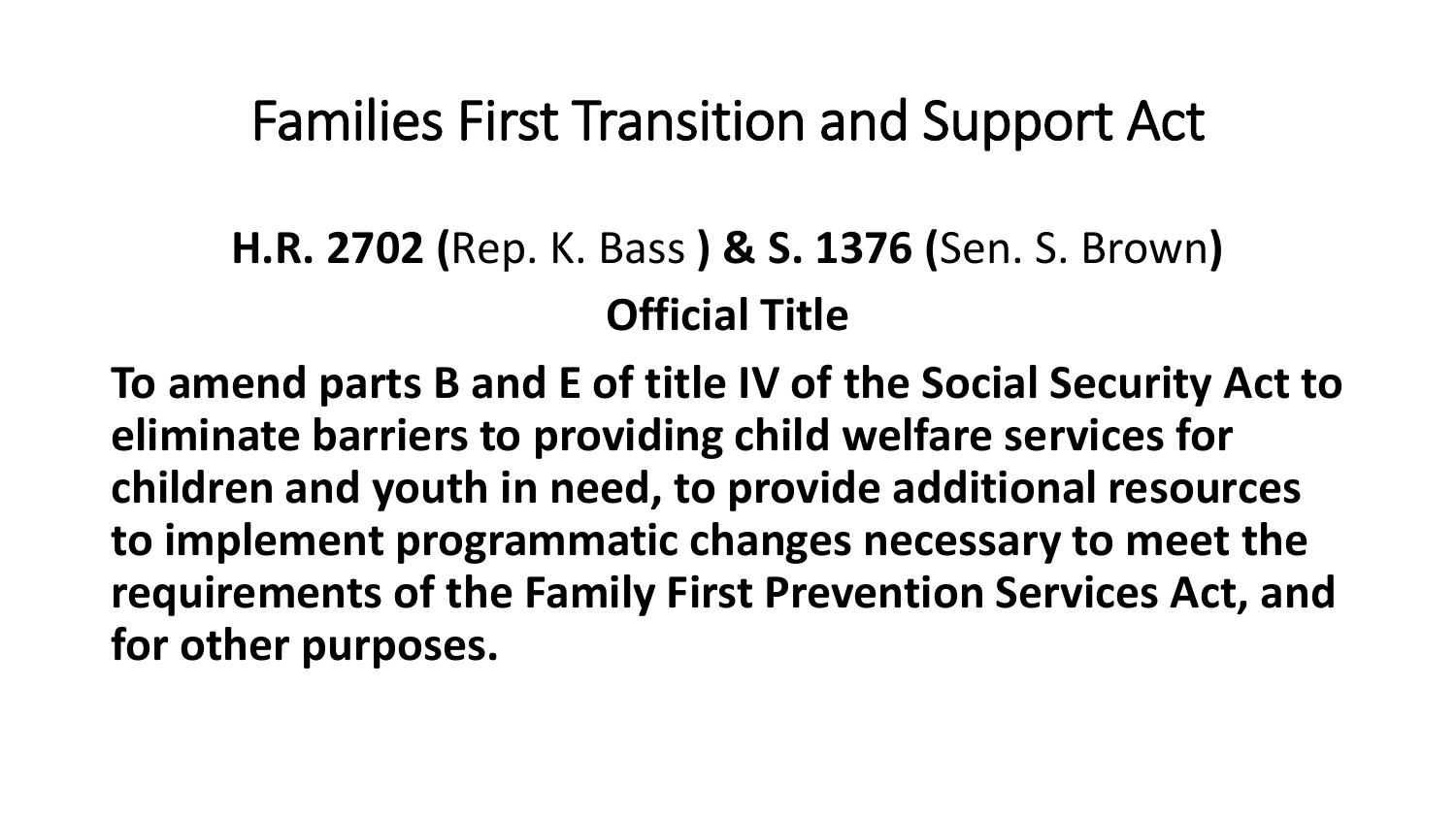"Every child deserves a safe and loving home. As we know well in my state of New Mexico, which is ranked at the bottom of the list for child wellbeing, too often children don't have the home environment they need to thrive," said Congresswoman Deb Haaland, vice chair on Families and Children Living in Poverty. "Much of this can be addressed by ensuring state and tribal child welfare systems have the resources to support families and help them build safe homes so our children can thrive. This bill puts families first so we can prevent the adverse and traumatic events that put our kids at risk."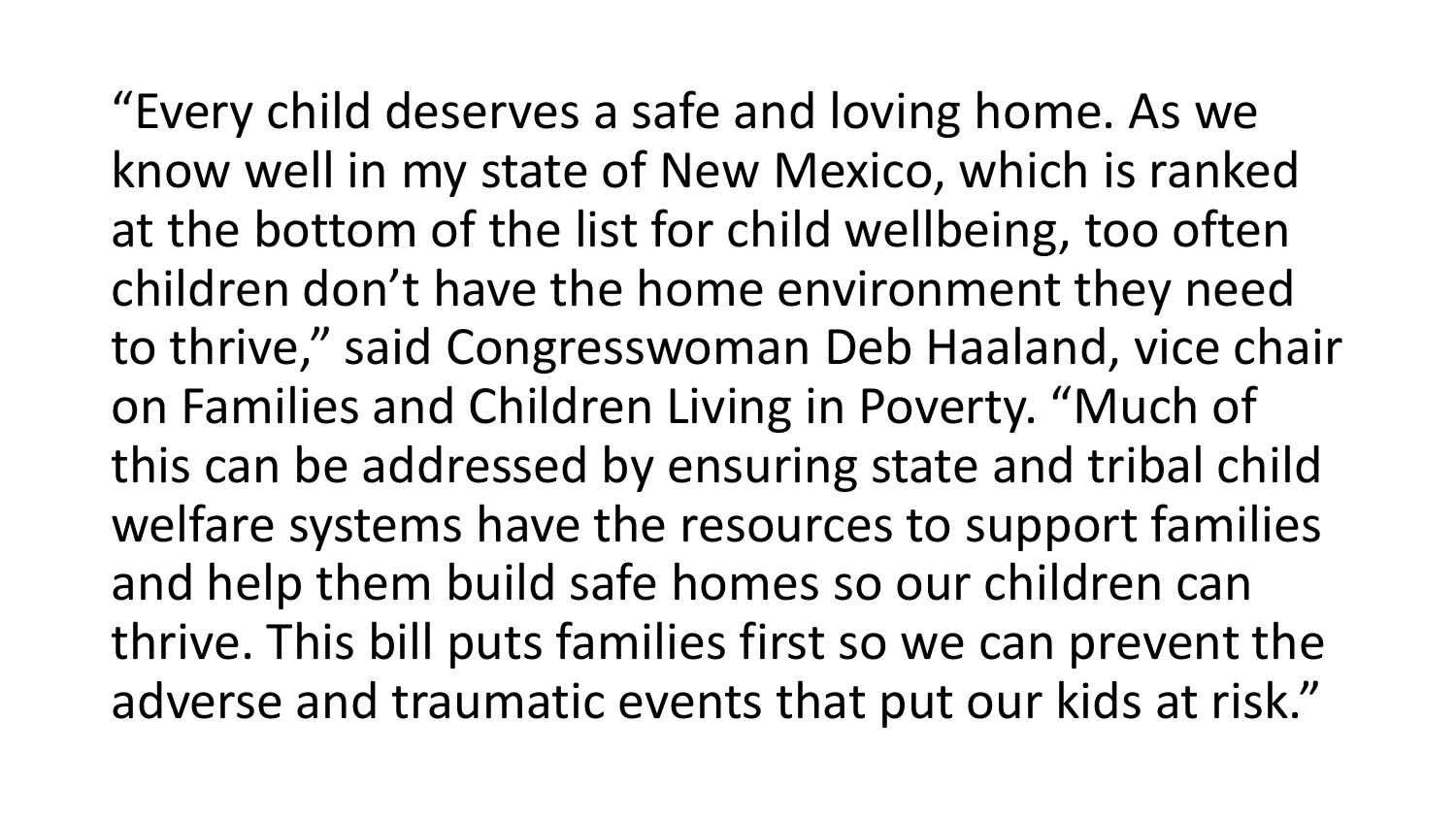• Eliminate the Title IV-E foster eligibility requirements tied to the 1996 Aid to Families with Dependent Children (AFDC) law;

- Expand funding for kinship support services, including childcare, transportation, and legal services to ensure families have access to services that meet their needs and keep children safe in their homes;
- Provide states and tribes with more time to develop the research base for prevention programs they want to use by delaying the FFPSA 50 percent well-supported requirement;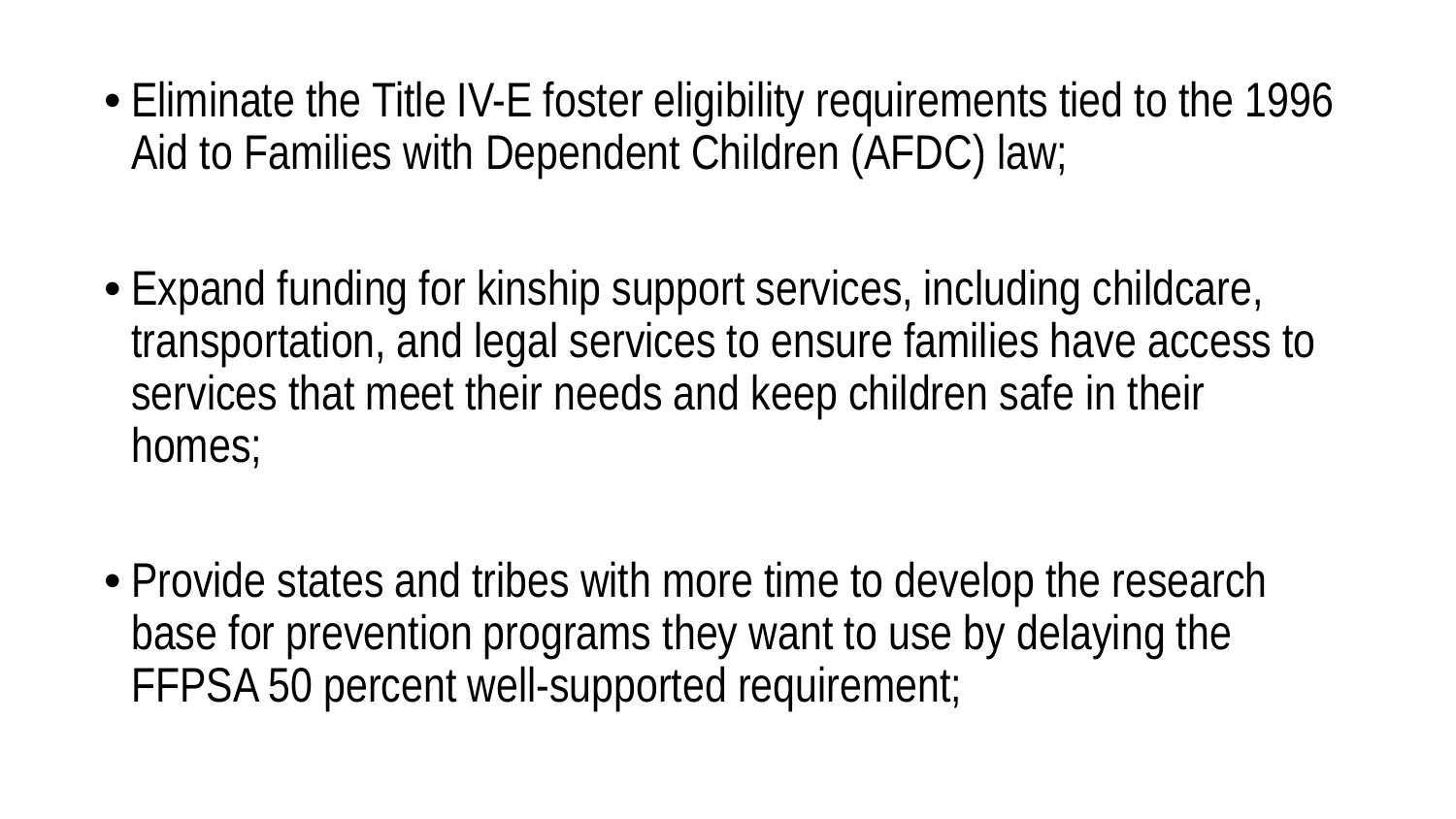- Enhance funding for caseworker training and development;
- Provide additional funds for State-directed research to develop interventions to meet Family First evidenced-based requirements, strengthen families, improve service delivery for youth victims of trafficking, and reduce inter-generational poverty;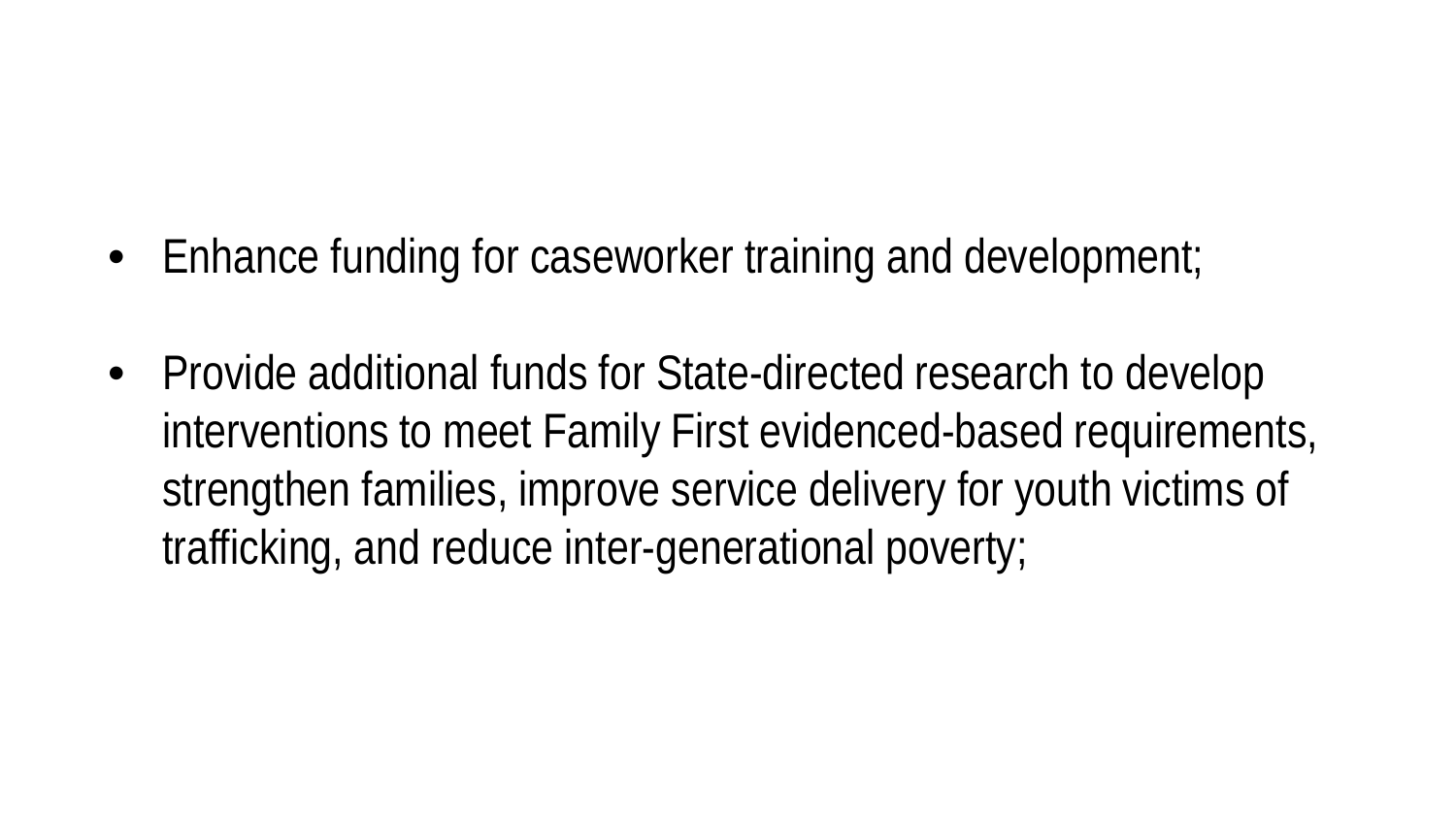- Boost funding for Regional Partnership Grants to allow more local and regional groups to address parental substance use and child well-being;
- Enhance funding for the child welfare Court Improvement Program and Tribal Court Improvement Program;
- Provide new time-limited resources to support quality foster parent recruitment and retention;